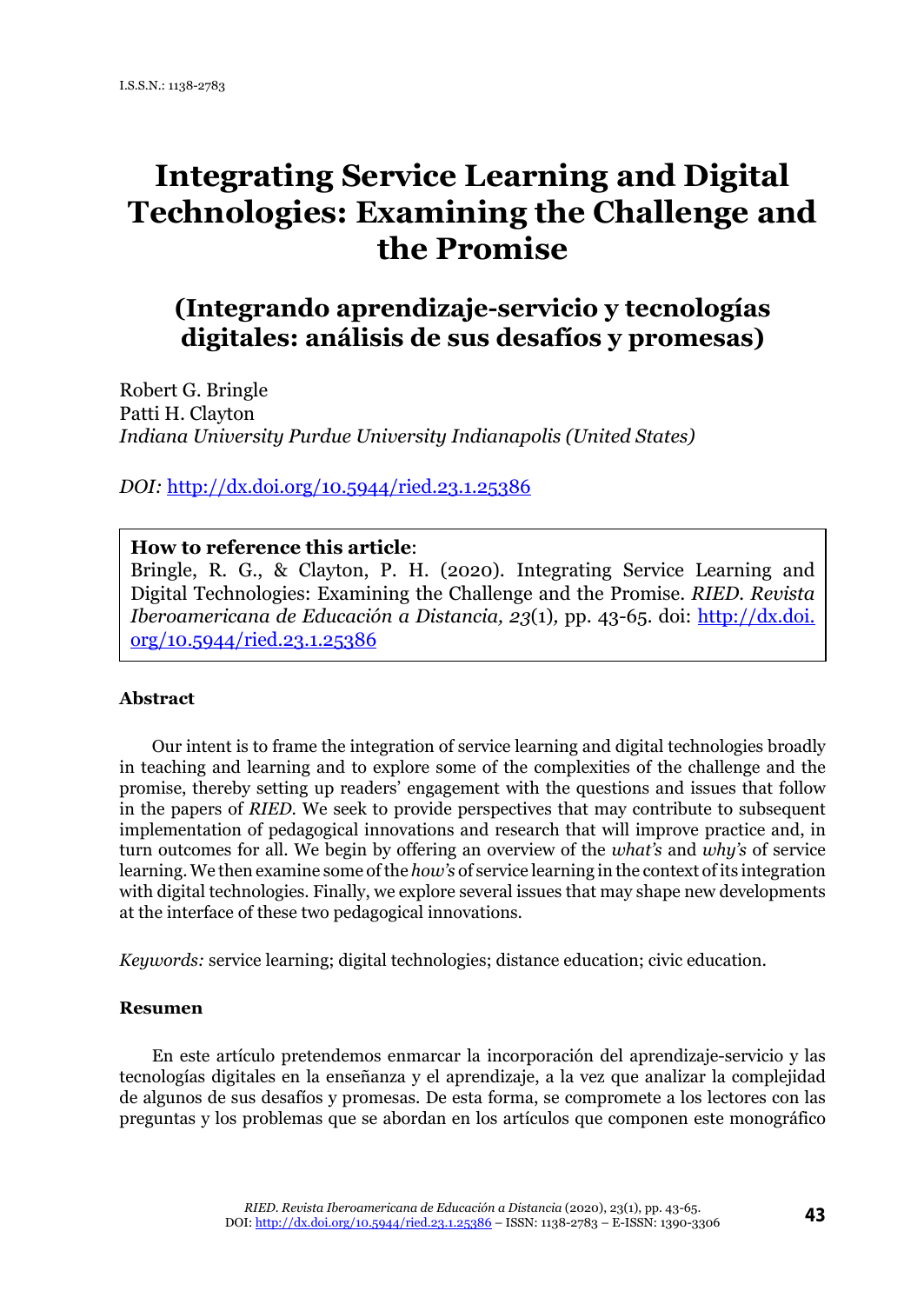de RIED. Buscamos proporcionar perspectivas que puedan contribuir a la implementación de innovaciones e investigaciones pedagógicas que mejorarán la práctica y, en consecuencia, los resultados de aprendizaje. Comenzamos brindando una descripción general de lo qué es y el porqué del aprendizaje-servicio, para examinar, en una segunda parte, el cómo del aprendizaje-servicio en escenarios digitales. Finalmente, exploramos varios temas que pueden dar forma a nuevos desarrollos en el contexto de estas <dos innovaciones pedagógicas.

*Palabras clave:* aprendizaje-servicio; tecnologías digitales; educación a distancia; educación cívica.

United Nations Special Rapporteur Kishore Singh's (2016) report on education in the digital age provides a jumping off point for this special issue of *Revista Iberoamericana de Educación a Distancia (RIED)* and for our introductory article. The central question in this report is "how to uphold the norms and principles that underlie the right to education while embracing digital technologies, which are revolutionizing teaching and learning processes and transforming the landscape of higher education" (para 1). Singh (2016) noted that,

The 1998 *World Declaration on Higher Education for the Twenty-First Century: Vision and Action* … called upon higher education institutions to give the opportunity to students to fully develop their own abilities with a sense of social responsibility, educating them to become full participants in democratic society and promoters of changes that will foster equity and justice. (para 109)

This report nicely frames this special issue by exploring the use of digital technologies in education<sup>1</sup> to advance not only student learning but also broader public purposes. The public purposes of the academy are increasingly of interest across higher education institutions around the world and are often pursued through the pedagogy of service learning (Aramburuzabala, McIlrath & Opazo, 2019; Hatcher, Bringle, & Hahn, 2017; Herrero, 2017; International Christian University, 2009; Ma & Chan, 2013; McIlrath & MacLabhrainn, 2007; McIlrath, Lyons, & Munck, 2012; Saltmarsh & Hartley, 2011; Xing & Ma, 2010).

This special issue considers the role of service learning in the search for quality in teaching and learning that is enhanced with, supported by, or delivered through digital technologies, with a particular focus on learning related to the humanistic goals of education. Over two decades of research on the student learning outcomes of service learning has encompassed a wide range of learning domains, including:

• *personal growth* (e.g., self-awareness, self-efficacy, identity development, spirituality, leadership development, moral development; see Brandenberger, 2013 for an overview),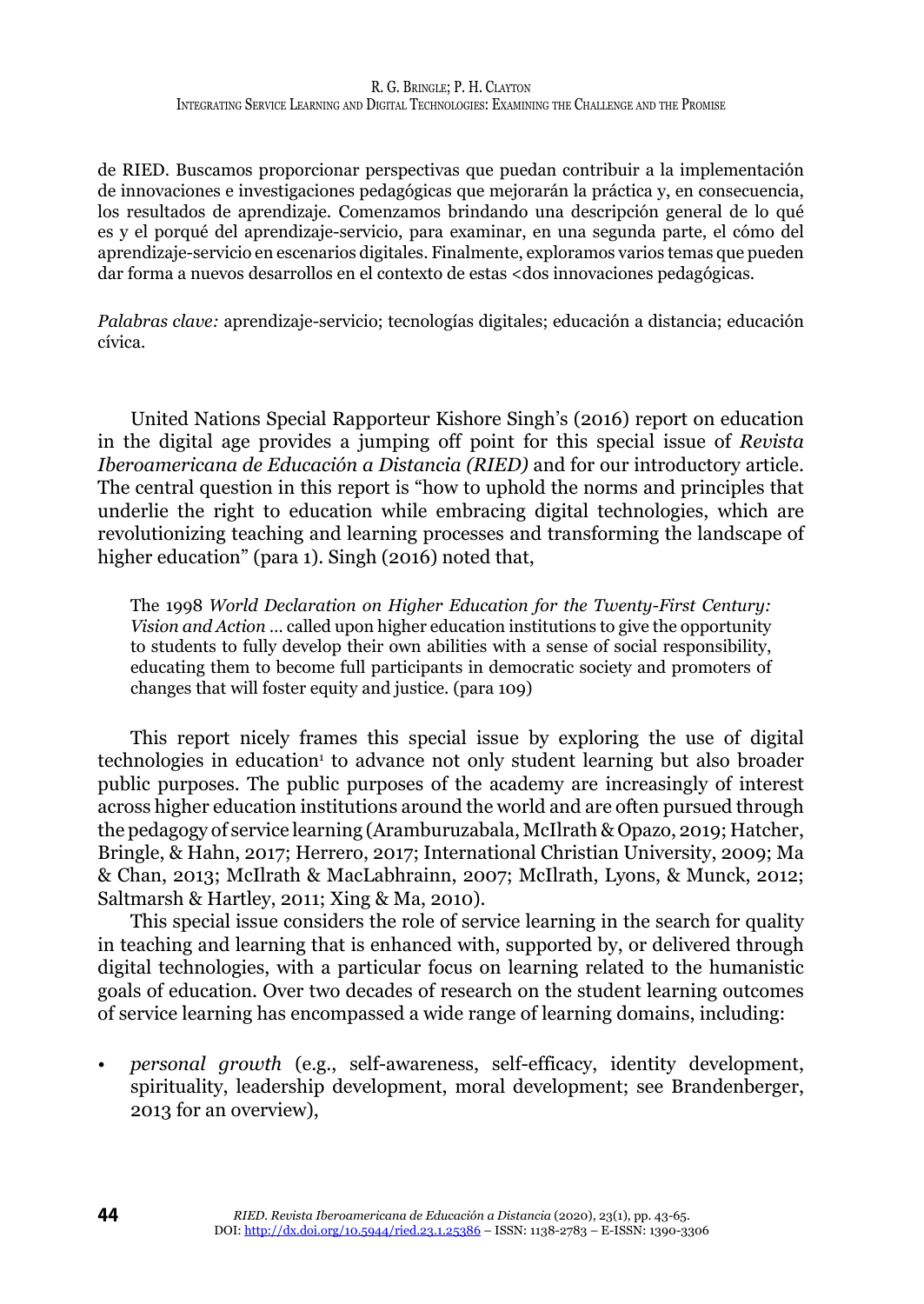- *intercultural competence* (e.g., respect, curiosity, sociolinguistic awareness, listening, empathy, ethnorelative perspective; see Deardorff & Edwards, 2013 for an overview),
- *civic outcomes* (e.g., communication, collaboration, public problem solving, knowledge of community history and public processes, organizational analysis; see Battistoni, 2013 for an overview),
- *academic learning* (e.g., knowledge and application of concepts and theories, thinking from disciplinary/interdisciplinary perspectives; see Jameson, Clayton, & Ash, 2013 for an overview),
- *cognitive skills* (e.g., critical thinking, intellectual development, metacognition, transfer; see Fitch, Steinke, & Hudson, 2013 for an overview).

Some of this research has been evaluated in meta-analyses (Celio, Durlak, & Dymnicki, 2011; Conway, Amel, & Gerwien, 2009; Novak, Markey, & Allen, 2007; Warren, 2012; Yorio & Ye, 2012). Taken together this extensive body of work confirms the contributions well-designed service learning can make to multiple domains of student learning, including those framed as humanistic.

With roots in social justice and holistic student development (Bringle, Edwards, & Clayton, 2014; Hatcher, Bringle, & Hahn, 2017; Saltmarsh & Hartley, 2011; Stanton, Giles, & Cruz, 1999; Zlotkowski & Duffy, 2010), service learning shares many of the concerns regarding current trajectories of higher education that Singh's (2016) report suggests may characterize the incorporation of digital technologies in education: exacerbating existing social divides, conceptualizing teaching as mere transmission of information, constraining pedagogical design that is sensitive to differences among individual students and contexts, and evoking consumer-oriented narratives of education. Many service learning pracititioners' aspirations are aligned with the observations in the report that

Full development of the human personality is the primary objective of education, as laid down in international human rights conventions. The four pillars of education  $-$  learning to know, learning to do, learning to live together and learning to be  $$ propounded by the International Commission on Education for the Twenty-First Century in its 1996 report *Learning: The Treasure Within*, continue to be important.… Universities, as the moral seat of learning, must foster the common human values so much in need today, in the face of the challenges of globalization. Fostering the humanistic mission of education is of paramount importance to counter the trend towards the pursuit of material values and a merely instrumental role for education. This is critically important, as the humanistic mission of education is being vitiated. (para 67 and 68)

In light of this mix of concerns and possibilities, service learning provides an opportunity to partner with teaching and learning initiatives that incorporate digital technologies such that the latter better fulfills Singh's (2016) vision: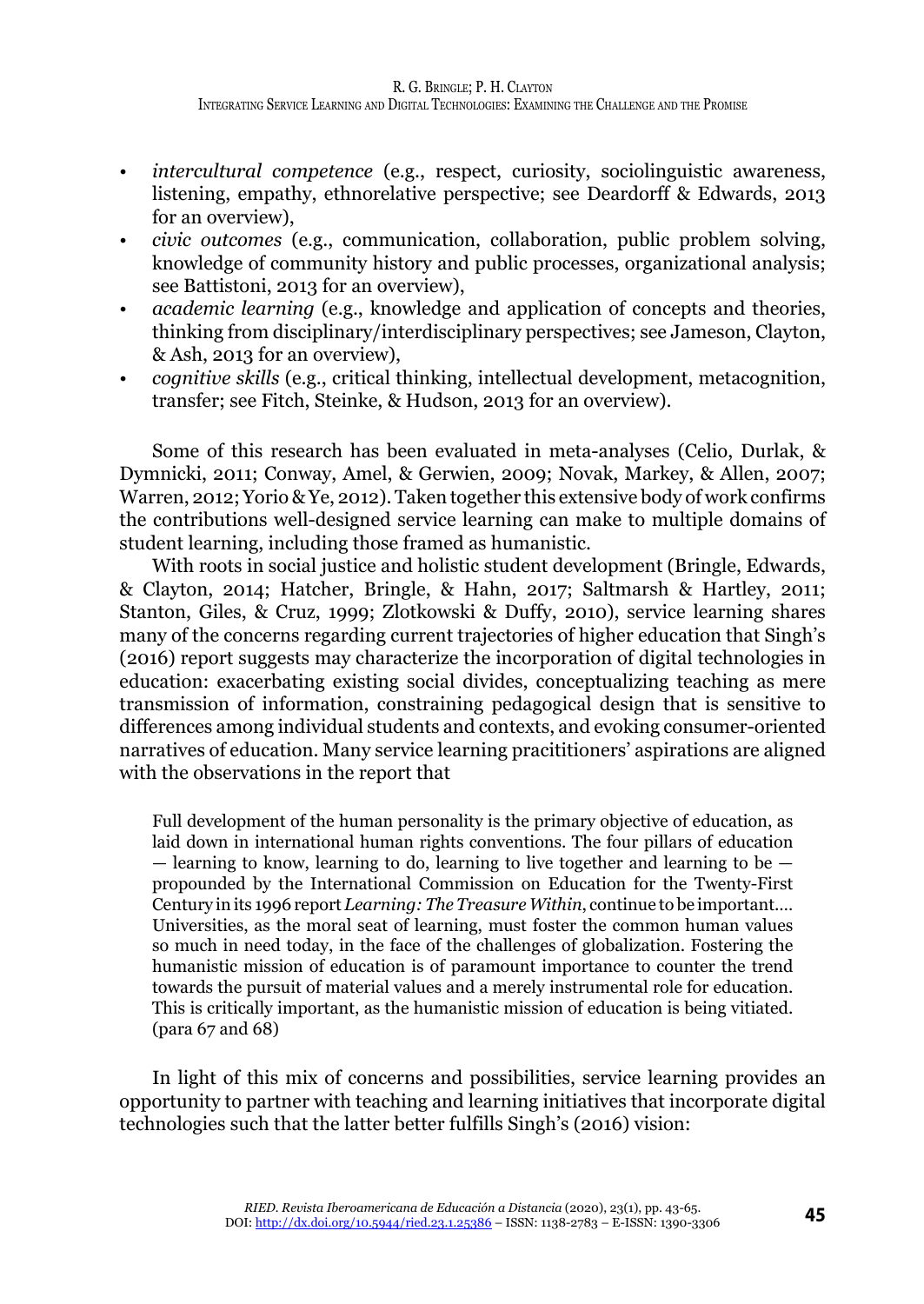the use of digital technologies in education must … increase access, not limit it. It must promote equity, not exacerbate existing disparities in society. It must eliminate discrimination, not create new barriers. It must improve the quality of education, not undermine it.… The use of information and communications technologies should not be detrimental to the social function of universities or undermine their core mission as the moral seat of learning. (pp. 100 and 105).

With regard to this last statement, we posit that the integration of service learning with digital technologies can broaden, deepen, and integrate civic and humanistic outcomes in learners' developmental pathways, which includes instructors, staff, and institutions of higher education as well as members of broader communities in being and becoming those "full participants in democratic society and promoters of changes that will foster equity and justice" called for by the global community 20 years ago (as noted above).

Given this goal and because of the fast pace of the changes digital technologies are bringing to higher education, it is imperative that educators consider -- as the contributors to this special issue do -- the relationships between the use of digital technologies in higher education, on the one hand, and pedagogies such as service learning, on the other. Service learning aspires for all participants, including but not limited to students, to grow and to support one another's growth, not only as learners and professionals but also as both contributing members of local and global communities who share responsibility for their world and human beings who learn, work, create, and play throughout each phase of their lives. How can digital technologies enhance service learning's ability to fulfill this promise? How can what has been learned over the past decades of service learning practice and research inform the development of technology-enhanced learning, especially in the direction of civic and humanistic goals? What new possibilities might emerge synergistically through the integration of the best that service learning and digital technology each has to offer, and what pitfalls exist? Most fundamentally, how can this integration fully leverage what the editors call the "challenge of humanization of virtual learning scenarios": the search for ways of transmitting common human values in an increasingly globalized and technological world, the growth of our capacities to organize and relate to others through more than materialistic and transactional means, and the widespread development of commitment to contribute to the public good through civic thought and action?

Our intent is to frame the integration of service learning and digital technologies broadly in teaching and learning and to explore some of the complexities of the challenge and the promise, thereby setting up readers' engagement with the questions and issues that follow in the papers in this issue of *RIED*. We seek to provide perspectives that may contribute to subsequent implementation of pedagogical innovations and research that will improve practice and outcomes for all. We commence by providing an overview of the *what's* and *why's* of service learning. We then examine some of the *how's* of service learning in the context of its integration with digital technologies.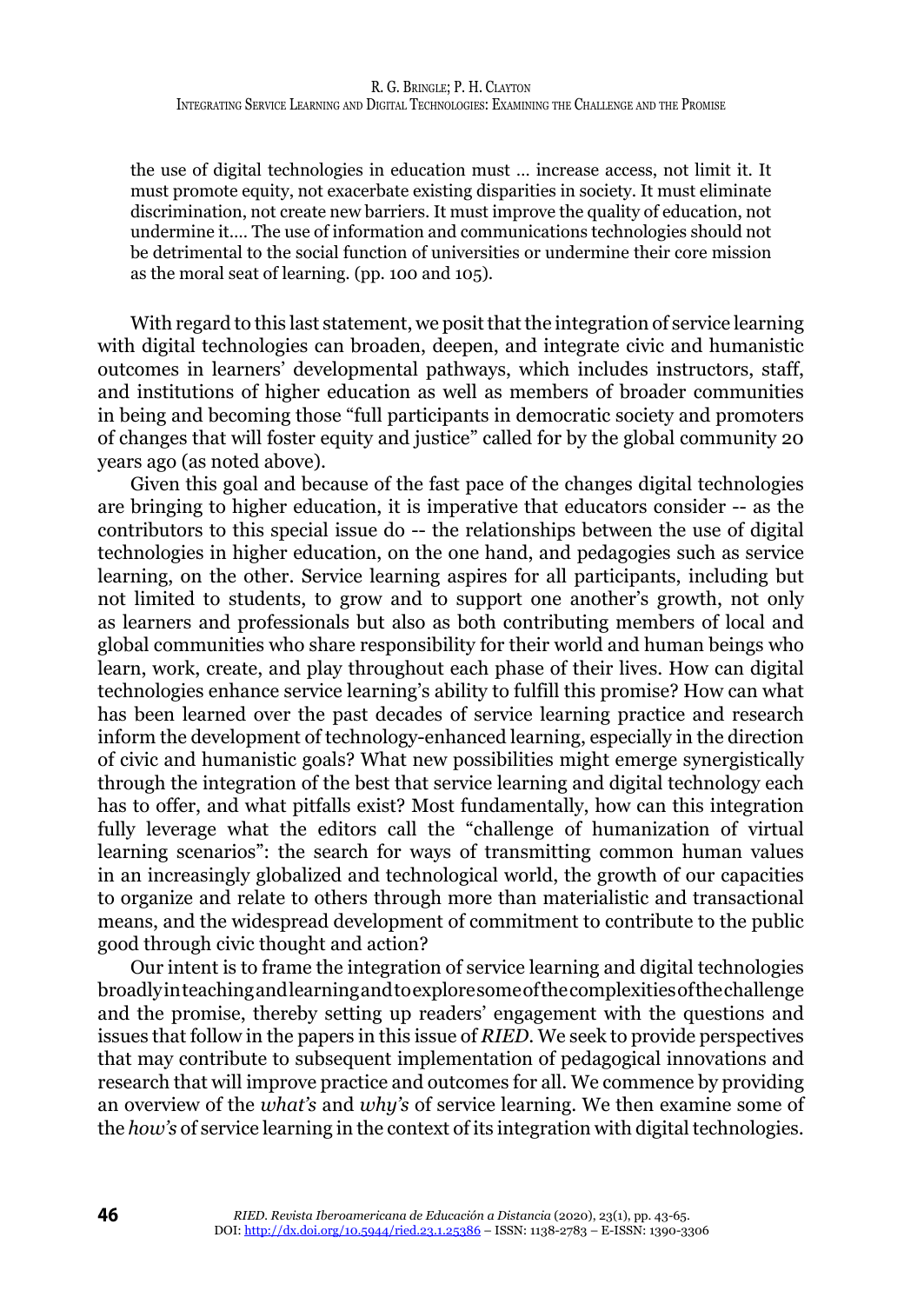Finally, we explore several issues that may shape new developments at the interface of these two pedagogical innovations. Throughout, we bring to bear thinking and practice from Iberoamerica and Europe as well as from the United States, which is our primary context. We acknowledge that educators around the world use different frameworks and terminology (Aramburuzabala, Vargas-Moniz, Opazo, McIlrath, & Stark, 2019), which can limit shared vocabulary and inhibit dialogue, particularly when terms are translated without carry-over of their nuances and connotations. We do not wish to impose any particular terminology on others, but we will use terminology that is familiar to us; we invite readers to make appropriate adjustments to the language used here for their context and practice.

#### **SERVICE LEARNING**

After more than five decades of practice in the United States and a somewhat shorter history worldwide, we are confident in positing something of a consensus in understanding *what* service learning is for many practitioners. Both as a pedagogy and as a change strategy, service learning engages students, community members, and instructors/staff in co-creating partnerships that achieve academic, civic, and personal growth learning goals as well as advance public purposes through integrating bodies of thought (often, the content of a course) with critical reflection on collaborative action that enhances the quality of life (often, through movement toward justice). We do not suggest a *one size fits all* approach to the pedagogy; indeed, customized design to a particular context -- the place, the people, the specific opportunities and constraints, the built and natural environment, the history, the culture -- is essential (Aramburuzabala et al., 2019; Siemers, Harrison, Clayton, & Stanley, 2015; Stokamer & Clayton, 2017). Thus, we agree with Furco and Norvell (2019) that "while there are fundamental definitions, elements, and principles of service learning that apply no matter what the situation or context, the cultural fibre of the societies in which SL is practised will ultimately shape the overall character of the SL experience" (p. 32).

Europe Engage, a three-year project started in 2015 that involved primarily 12 European Union universities, focused on stimulating interest in and understanding of service learning throughout the region. Europe Engage (n.d.) defines service learning as:

An innovative pedagogical approach that integrates meaningful community service or engagement into the curriculum and offers students academic credit for the learning that derives from active engagement within community and work on a real world problem. Reflection and experiential learning strategies underpin the learning process and the service is link [sic] to the academic discipline. Service-learning brings together students, academics and the community whereby all become teaching resources, problem solvers and partners. In addition to enhancing academic and real world learning, the overall purpose of service learning is to instill in students a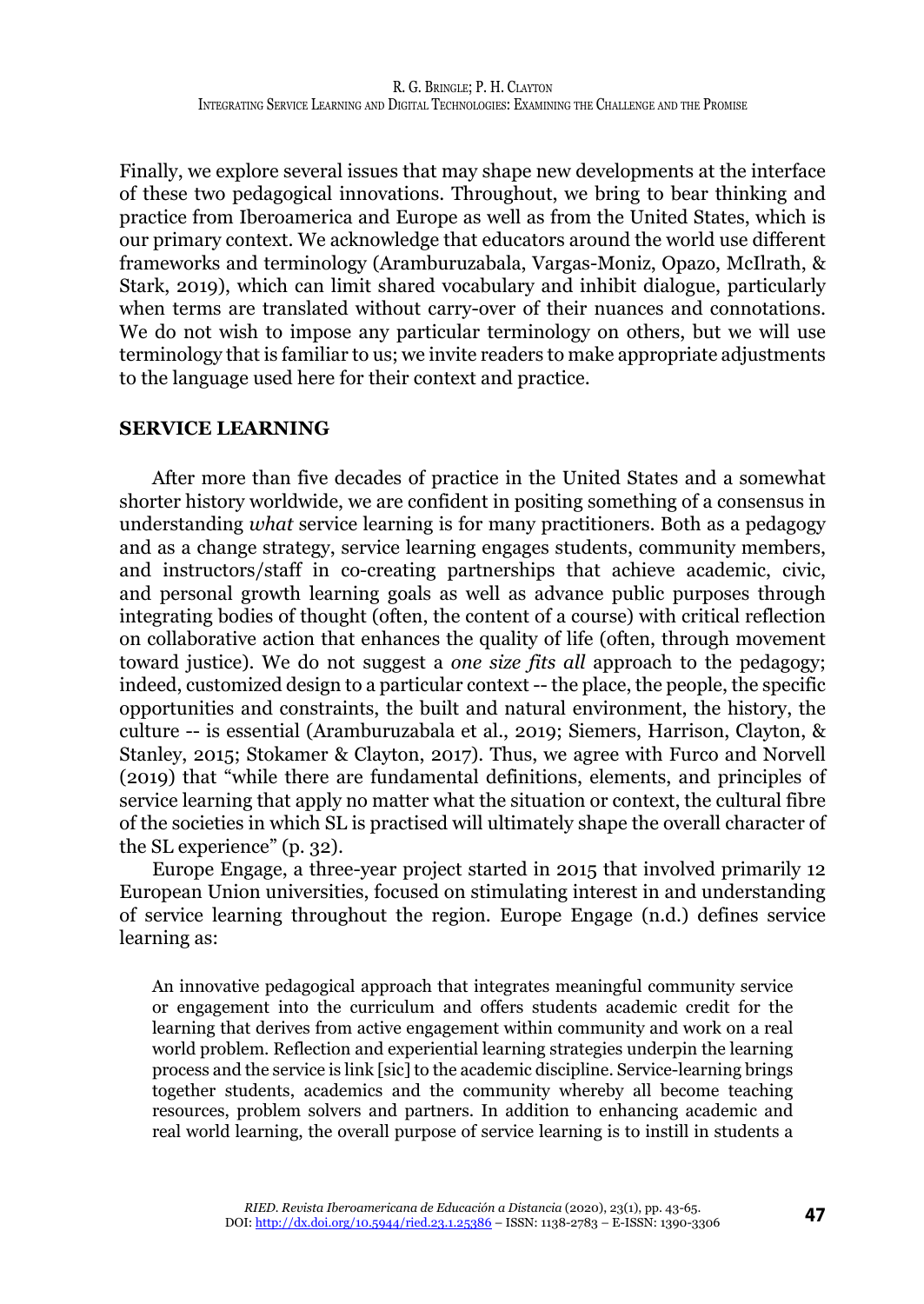sense of civic engagement and responsibility and work towards positive social change within society. ("Our definition of service-learning")

In the European context, service learning is often considered a "mechanism" through which "to achieve the ideals associated with the democratic citizen and the promotion of active citizenship" that have become a focus and priority of higher education on the continent (McIlrath, Aramburuzabala, & Opazo, 2019, p. 2).

*Centro Latinoamericano de Aprendizaje y Servicio Solidario (*CLAYSS), which is based in Argentina and facilitates regional and international service learning networks, understands service learning as

a pedagogical connection in which the educator and educated learn together from experience and together commit themselves in the transformation of reality. It implies action and reflection on the practice and establishment of ties that allow to act and to learn reciprocally with and from the community (n.d.a, para 1).

The inclusion of "solidario" (solidarity) in the name of the pedagogy "underline[s] that we are not referring to a traditional, paternalistic, occasional or superficial kind of service, but to a more horizontal bond between peoples and communities working together for the common good" (n.d. b, para 1).

Both of these definitions align well with definitions in the United States (e.g., Bringle & Clayton, 2012; Clayton & Kniffin, 2017; Furco, 2019) by identifying the fundamentally academic nature of service learning (*vs.* volunteering), the commitment to both community outcomes and student growth as community change agents, the use of reflection on experiences of working with the broader community to generate learning, the significance of personal growth and civic learning as well as academic learning and critical thinking as intentional learning goals, the central role of members of the broader community as partners (co-creators) in teaching and learning and in change-oriented work, and the centrality of working *with* not just *in* or *for* the community.

Of particular importance when considering the *why* of service learning is the emphasis on "the civic" in terms of both change in the world and learning for such change, which is echoed by Europe Engage and CLAYSS in the language (noted above) of "a sense of civic engagement and responsibility and work towards positive social change within society" and the "transformation of reality" through "ties that allow to act and to learn reciprocally with and from the community." Thus, service learning appropriately understood is not the same as problem-based learning that takes place in the community, which generally involves only the technocratic application of knowledge rather than also the transformation of knowledge and which generally lacks the integration of civic and social issues, concerns, and perspectives with academic content.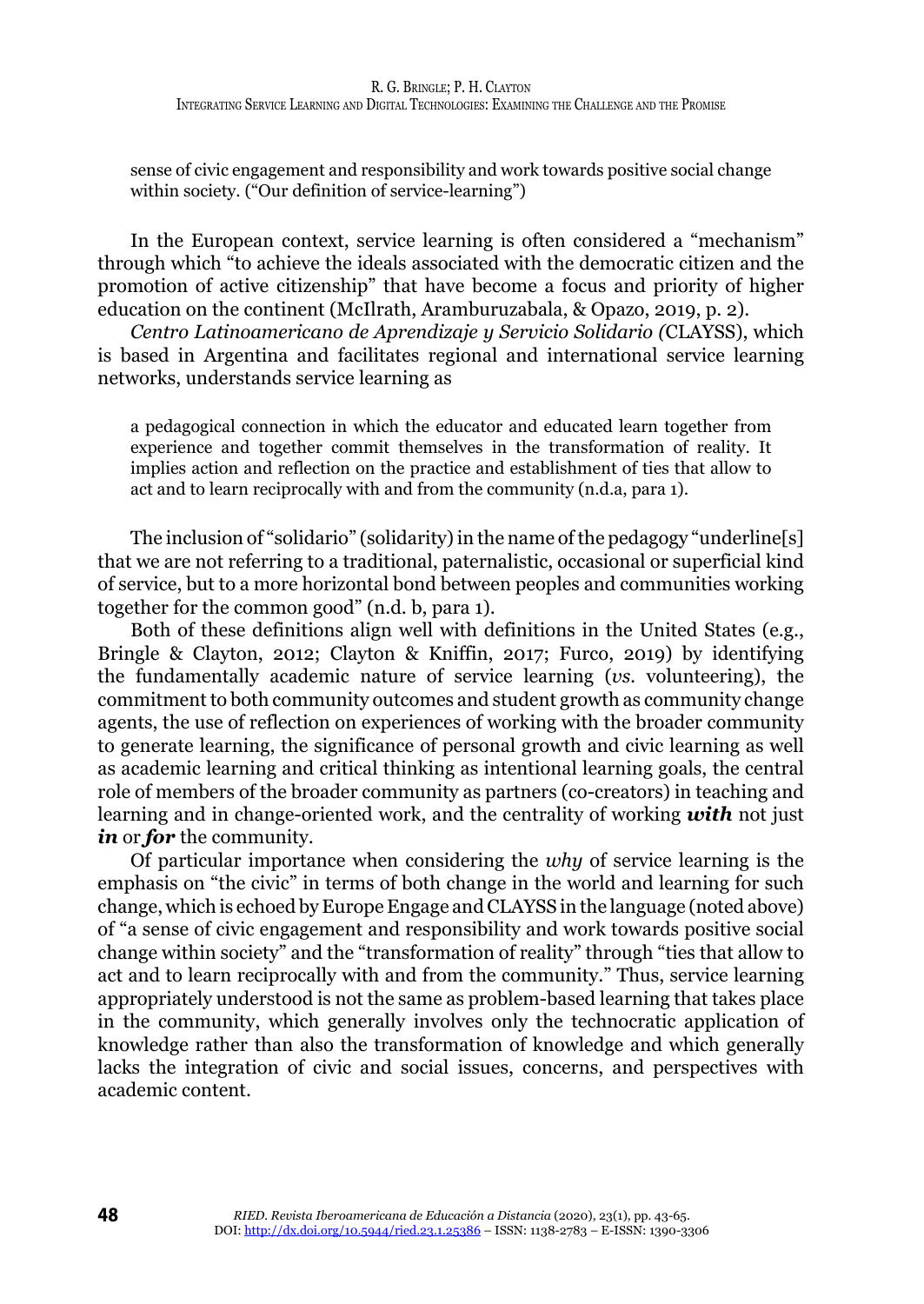In the United States, we often speak of civic learning -- sometimes expressed as civic outcomes, civic identity development, or civic growth -- as an essential category of the learning goals for service learning, although practice often falls short of potential. Chapters in *Research on Student Civic Outcomes in Service Learning* (Hatcher, Bringle, & Hahn, 2017) explored different meanings, different measures, and different approaches to cultivating and studying civic learning in the U.S. and from several disciplinary perspectives (also see Battistoni, 2002, 2013). As Huber and Hutchings (2018) observed, integrating civic with traditional course content enriches teaching and learning: "When faculty from different disciplinary communities teach their field wearing a civic lens, both the concept of citizenship and even the field itself (as taught and learned) are subject to change" (p. x).

Emphasizing civic learning is also consistent with work by the Council of Europe, which published *Competences for Democratic Culture* in 2016 and which provides a framework for the civic learning domain that consists of 20 competencies focused on (a) values, (b) attitudes, (c) skills, and (d) knowledge and critical understanding. *Values* include human dignity, cultural diversity, democracy, and social justice. *Attitudes* encompass openness to cultural otherness, respect, civic-mindedness, responsibility, self-efficacy, and tolerance of ambiguity. Civic *skills* consist of learning, analytical and critical thinking, listening and observing, empathy, flexibility, communication, cooperation, conflict resolution. Civic *knowledge* and critical understanding can be of self; of language and culture; or of the world's politics, law, human rights, cultures, religions, or history. This framework can provide guidance in designing service learning for democratic citizenship, especially through the explicit incorporation of intercultural dialogue. The Council has published a second monograph on pedagogy; service learning is identified there as one of the pedagogies that can develop these competencies (Council of Europe, 2017).

These definitions implicate the centrality of civic action as both a means and a desired outcome of the educational experience. CLAYSS's emphasis on solidarity establishes a collaborative and action orientation to the civic by clarifying the kind of citizenship they seek to cultivate through service learning:

not just the knowledge of norms and values and the diagnosis of political and socioeconomic problems, but a kind of citizenship that advances in the elaboration of proposals and in the active participation of initiatives. It includes not only denunciation and complaint, but also taking responsibility and commitment in the construction of overcoming alternatives, and the work in articulation with the authorities and civil society organizations. (CLAYSS, n.d.a)

This focus on solidarity also highlights an important tension in the relationship between the conceptualization of learning goals and action (as both the stimulus to learning and the change desired in the world more generally): the degree to which the underlying framework is one of doing *for* others or one of doing and being *with* others in the context of co-creative, democratically engaged processes (Clayton &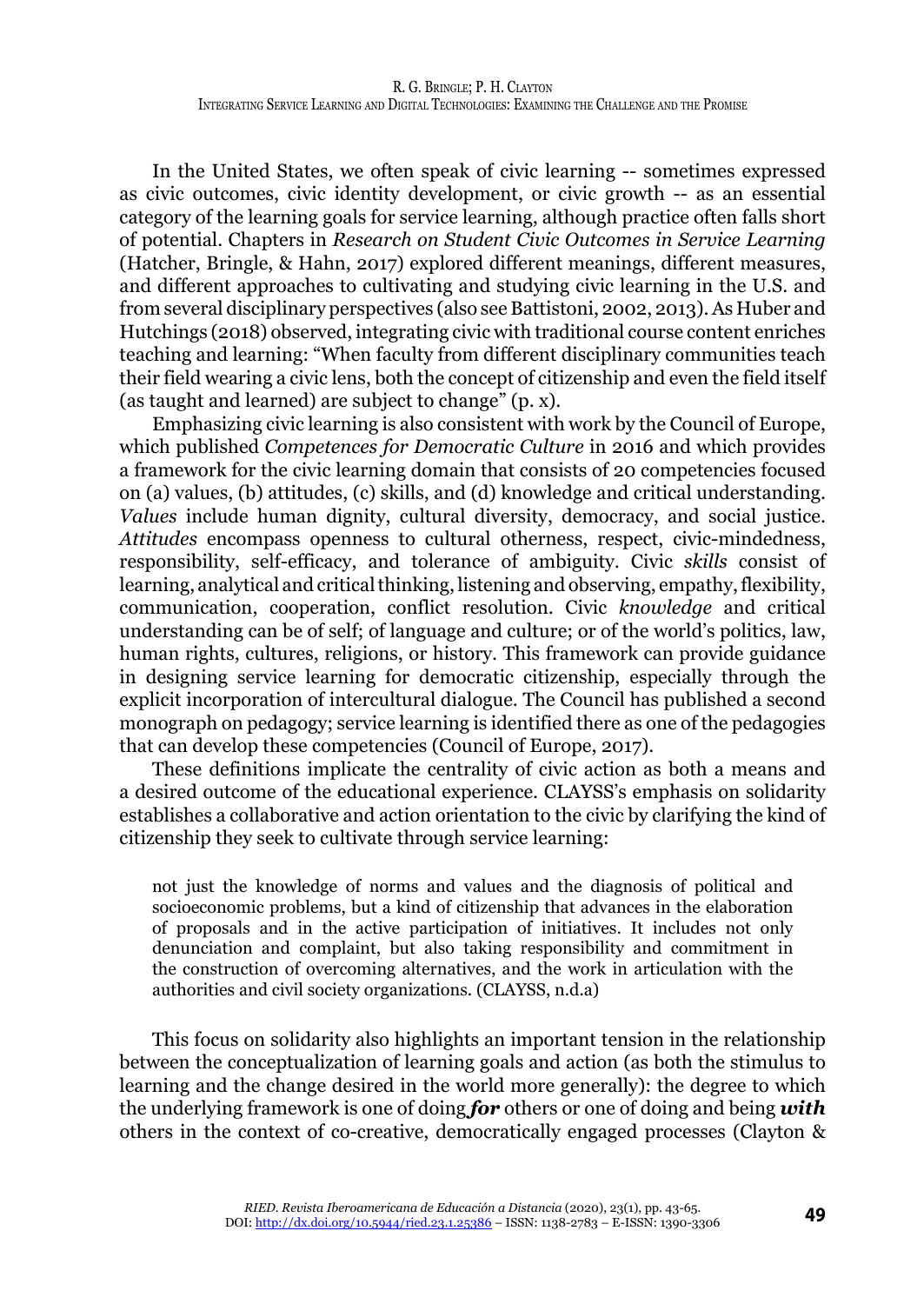Kniffin, 2017; Saltmarsh, Hartley, & Clayton, 2009). Service learning, as understood and enacted from within the paradigm of democratic engagement (i.e., *with* more so than *for*), posits that learning and change are intertwined acts of co-creation in which all teach, learn, serve, partner, and inquire -- which is often dissonant with hierarchical, technocratic, and academic norms (Clayton et al., 2019). Stokamer and Clayton (2017) offered three examples of civic learning goals that are grounded in democratic purposes and democratic processes both within the service learning project and as an end that builds everyone's capacities:

(a) *inclusivity*, which has at its core capacities to think beyond the single perspective of one's own worldview and act accordingly; (b) *criticality*, which has at its core capacities to recognize and challenge enshrined structural inequities that limit social justice; and (c) *co-creation*, which has at its core capacities to bring an assetbased orientation to collaboration and to integrate the knowledge, perspectives, and resources of all stakeholders in determining questions to be addressed, possibilities to be pursued, and strategies for collaborating effectively and with integrity. (p. 48)

### **INTEGRATING SERVICE LEARNING WITH DIGITAL TECHNOLOGIES**

Bringle (2017) conceptualized the integration of multiple experiential pedagogies, including service learning, undergraduate research, study away, and internships as consisting of first-order (integration of two pedagogies), second-order (integration of three), or third-order (integration of four) *hybrid* pedagogies. In particular, he examined the combinations of pedagogies that include service learning: participatory community-action research, immersive service learning (domestic or international), and civic internships/pre-professional courses. He asserted that integration into hybrids does not necessarily improve outcomes beyond those that can be achieved through a single component pedagogy but that potential exists if the integration is thoughtfully designed and implemented. Thus, as the integration of service learning and other teaching and learning strategies that incorporate digital technologies is considered, keeping the distinctive strengths of each and intentionally merging them in accordance with clear articulation of learning goals is imperative.

Waldner, McGorry and Widener (2012) identified four ways in which the merger of service learning and technologically-supported distance education can occur, each with its unique combination of activities, products, partnerships, strengths and limitations:

Hybrid Type I (service fully on site with teaching fully online), Hybrid Type II (service fully online with teaching fully on site), Hybrid Type III (a blended format with instruction and service partially online and partially on site), and extreme e-servicelearning (100% of the instruction and service online). (p. 133)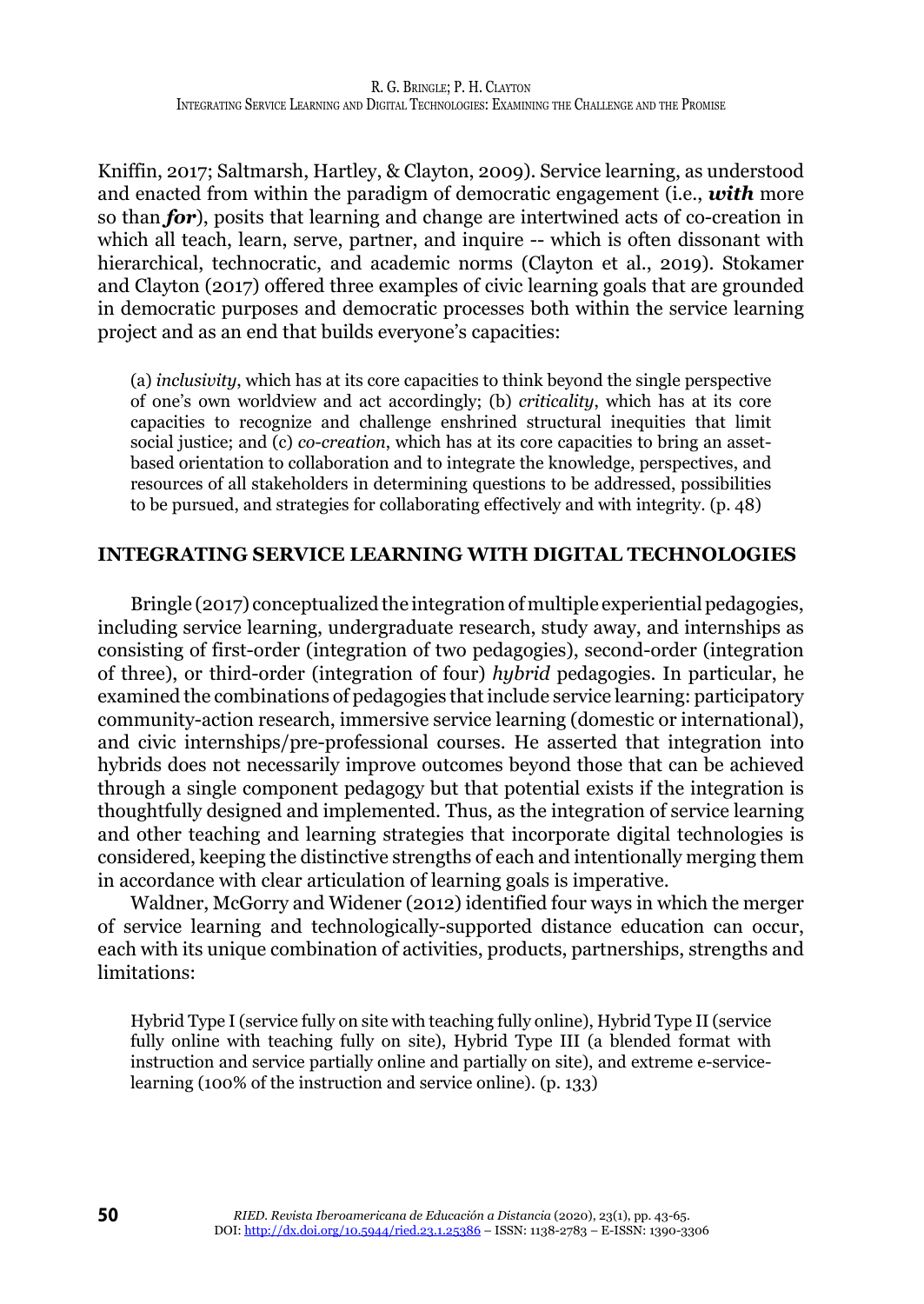Across these approaches, the authors identified several best practices related to the use of digital technologies, including assessing technical capacities as part of developing partnerships and providing needed training for all partners in the relevant technologies, coordinating synchronous and asynchronous interactions, and using collaborative online spaces that are accessible to all partners. We turn now to two sets of considerations in the integration of service learning and digital technologies, such as quality standards and instructional design.

# **QUALITY STANDARDS**

Integrating service learning and digital technology must draw on the best of both. The discussion of service learning above suggests several defining characteristics of the pedagogy which, in turn, specify design features that lead to high quality experiences. Europe Engage listed 14 quality standards for service learning (Preradovic & Stark, 2019):

- relevance and meaningfulness to communities and students
- valuing community organizations as partners
- reciprocity in information exchange and benefits
- shared, attainable, and assessable goals
- integration with an academic program
- encompassing civic as well as academic learning
- offering learning opportunities in communities, for everyone involved
- student collaboration in project planning and design
- guided reflection that links experience to subject matter and explores multiple perspectives
- student support from campus and community
- sufficient time
- evaluation, including by community partners
- transdisciplinary
- designed for ongoing, sustainable impact

In the U.S., service learning has been identified as a high-impact practice, one of a set of activities -- also including, for example, learning communities, first year experiences, undergraduate research, and internships -- that students report yielded deeper learning, personal growth, and practical gains. High-impact practices are presumed to share nine characteristics: they (a) are accompanied by higher expectations for student achievement, (b) result in enhanced time and effort by students, (c) produce greater student engagement with faculty and peers, (d) provide opportunities for more frequent feedback, (e) help students reflect on and integrate their learning, (f) increase students' interactions with diverse others, (g) result in the transfer of learning to other settings, (h) provide authentic ways for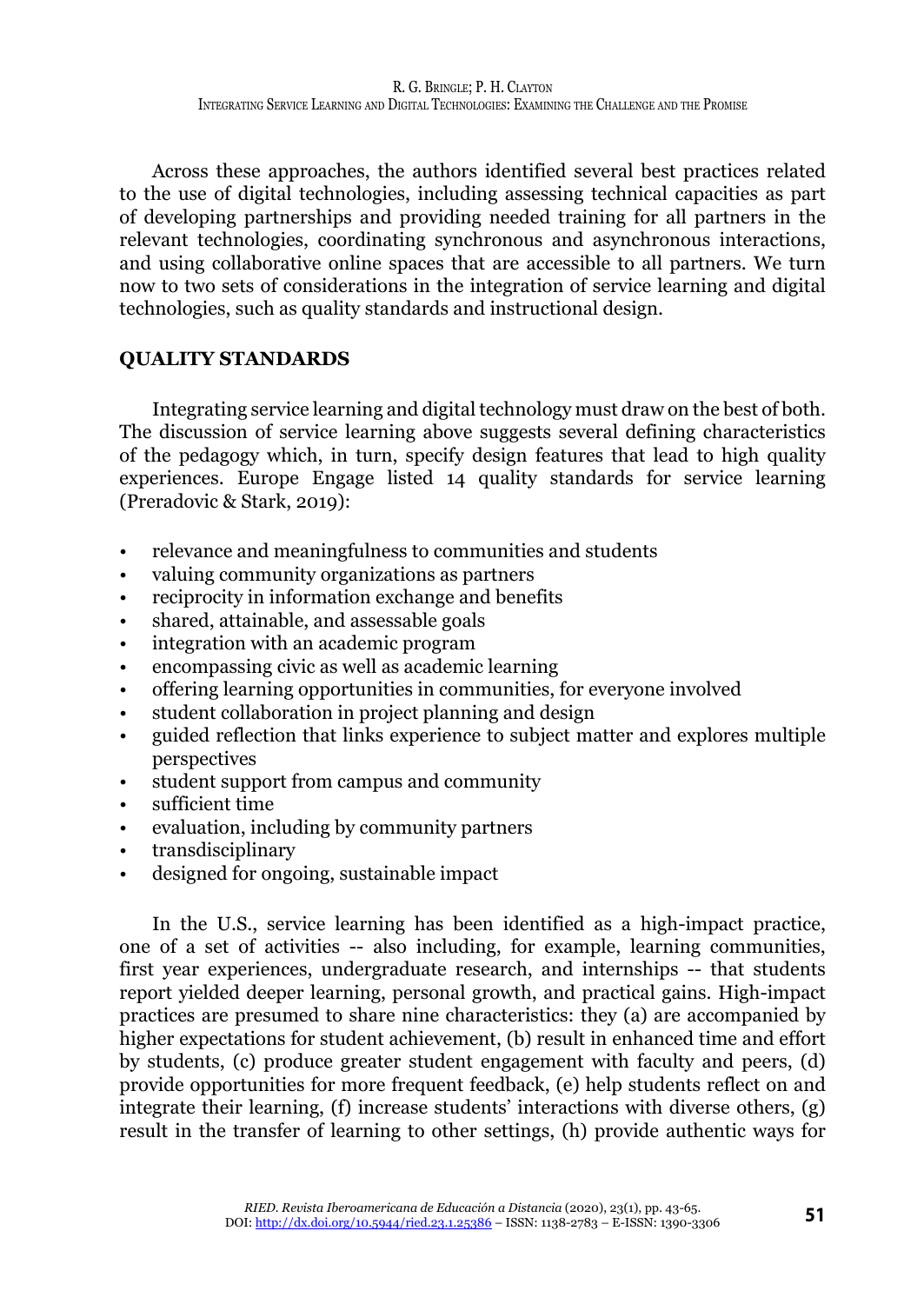students to demonstrate their competence, and (i) result in enhanced clarity about students' educational and life goals (Kuh, 2009, 2012). Each of these qualities can be considered in designing effective service learning experiences, including when integrated with digital technologies. Kuh (2014), whose research established highimpact practices, identified four challenges to retaining these characteristics when service learning is integrated with digital technologies:

(1) tailor assignments to accommodate students' cognitive and intellectual developmental levels; (2) provide timely, constructive, personalized feedback; (3) ensure hundreds or more students effectively integrate and transfer what they are gaining from their service-learning experience; and (4) enable faculty to become confident and competent in using engaging pedagogies that make service-learning developmentally powerful. (Kuh, 2014, p. 92)

Concerning quality standards for teaching and learning that incorporates digital technologies, Reeves and Reeves (2008) identified ten dimensions (i.e., continua) to which good distance education that is web-based, online, interactive teaching and learning should attend: (a) pedagogical philosophy (instructivist vs. constructivist); (b) learning theory (behavioural vs. cognitive); (c) goal orientation (sharply focused vs. general); (d) task orientation (academic vs. authentic); (e) source of motivation (extrinsic vs. intrinsic); (f) teacher role (didactive vs. facilitative); (g) metacognitive support (unsupported vs. integrated); (h) collaborative learning support (unsupported vs. supported); (i) cultural sensitivity (insensitive vs. sensitive); and (j) structural flexibility (fixed vs. open). These dimensions provide a basis for analyzing and improving the design, implementation, and formative and summative evaluation of online learning courses.

Produced by an international team, *A Guide to Quality in Online Learning* (Uvalić-Trumbić & Daniel, n.d.) offered "several different benchmarks or quality standards [that] have been defined and tested in numerous contexts around the world." Central is "the concept of alignment, which is evident when learning objectives, measurement and assessment, educational materials, interaction and engagement of learners, and course technology work together to ensure achievement of desired learning outcomes" (p. 4). Quality Matters provides indicators of quality within eight standards, including, as examples that are explicitly linked to the use of digital technology (distinct from those that speak more generally to high quality teaching and learning): clear statements of expectations related to technical skills and etiquette for all types of communication, use of current and accessible technologies that support students as active learners, and links to technical support.

#### **INSTRUCTIONAL DESIGN**

The *how's* of service learning -as both a pedagogy that has as its learning goals academic and civic learning and a social change/justice strategy that brings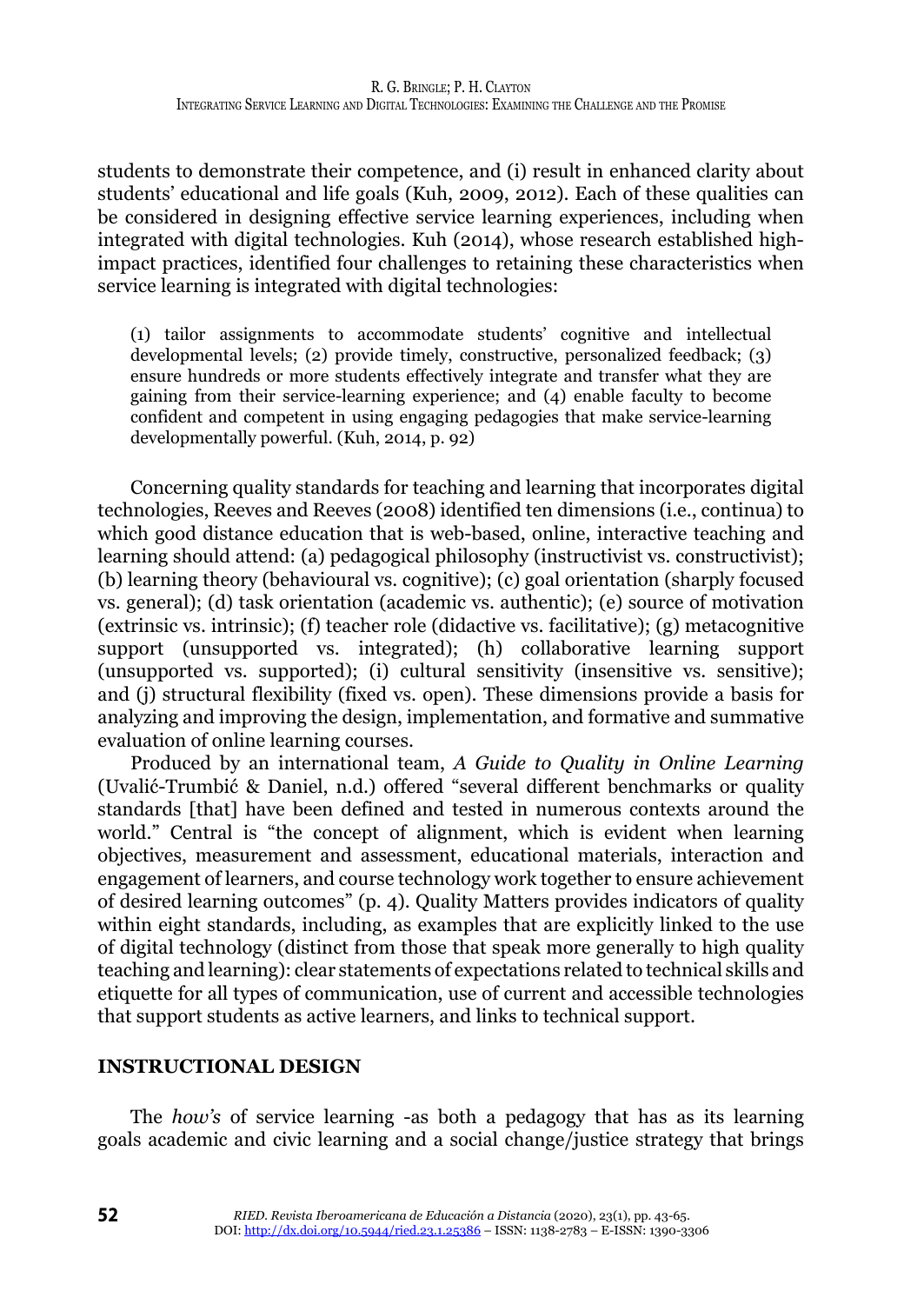all partners together as co-creators of a transformed reality- center on several key elements of design, three of which we discuss here: community partnerships, cocreation, and critical reflection. Underlying design choices in these three domains apply whether the community engaged activities are short-term or long-term; occur on campus, locally, internationally, or virtually; involve partnering with grassroots initiatives, nonprofit organizations, for-profit companies, or governmental agencies; or take the form of direct service, indirect service, research, or advocacy. Here we illustrate a few issues involved in integrating digital technologies in the context of each of these domains.

**Partnerships.** The nature of the community-engaged activities provides the context for the types of partnerships (face-to-face, virtual, remote) that establish the learning and change opportunities. Not just any community-based activity is compatible with learning goals that emphasize criticality, social justice, or advocacy, for example. As Boyle-Baise (2002) pointed out, "A charitable task probably will not generate insights for social change" (p. 33). Similarly, the nature of the relationships between the partners (students, community members, instructors) -- who may be proximal, distant, or virtual -- influences the ways in which and the degree to which particular learning and change goals are reached. Bringle, Clayton and Bringle (2015) noted that partnerships that "contain democratic qualities are structured in particular ways and contain particular attributes and processes (e.g., just, inclusive, participatory, equitable, reciprocal) that are critical and necessary to allowing these civic lessons to be fully developed and cognitive learning to be clarified" (p. 14). The SOFAR model posits that partnerships in service learning include relationships between and among **S**tudents, community **O**rganization/agency staff, **F**aculty, campus **A**dministrators/staff, and **R**esidents of the community (Bringle, Clayton & Price, 2009). The character of relationships between any of these partners can be examined, for example, with regard to communication, resource distribution, and power sharing (Clayton, Bringle, Senor, Huq & Morrison, 2010).

Integrating service learning with digital technologies and moving beyond a faceto-face setting may have significant implications for the nature of partnerships. As one illustrative example, instructors may have concerns about the appropriateness and the quality of partnerships when students take online courses remotely. Online tools are available to support students establishing partnerships with others and can be incorporated into course design. Furthermore, new possibilities for learning and change may arise when service learning partnerships are not already established between instructors and community organizations but are co-created by students, remote from campus, in and with the communities in which they live and study. Hansen and Clayton (2014) asserted that such partnerships invite, indeed require, students to assume greater initiative, hold the potential to deepen students' sense of place and their local relationships and networks, and may lend themselves to a more democratic (*with*) orientation with greater student and community voice. Instructional design implications of this scenario, they suggested, include attending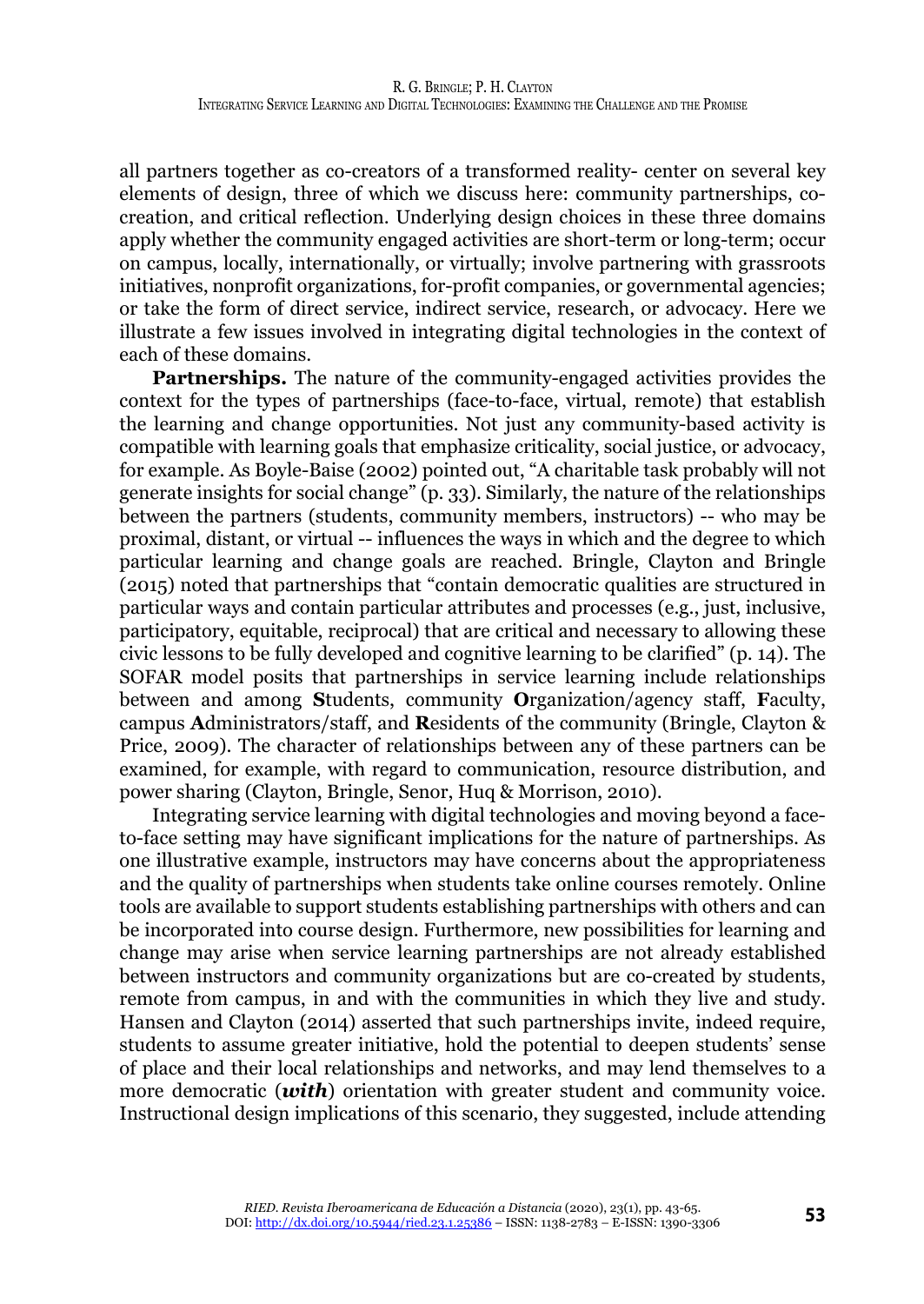to the complexities of place-based relationships (e.g., tendencies to stereotype across difference may increase or decrease, impacts of new roles on long-standing relationships) and building in time and space mentoring that involves a high degree of student responsibility and control.

**Co-creation.** Intimately tied to the nature of the partnership is intentionally selecting or designing activities so that all partners engage *with* one another as co-educators, co-learners, and co-generators of knowledge and practice -- as cocreators of the partnership and its work (for examples of community partner perspectives on co-creation, see Clayton, 2017; Mondloch, 2009; for examples of student perspectives, see Clayton & Stout, 2017; Zlotkowski, Longo, & Williams, 2006). Given that the dominant mode of interactions among students, community members, faculty and staff is hierarchical and privileges the expertise of faculty and the resources of campus, developing and nurturing partnerships that are "co-" in nature requires significant capacity building among all partners and ongoing close attention to partnership dynamics.

Although integrating service learning with digital technology does not necessarily default to a technocratic norm, any tendencies toward interacting in superficial, anonymous ways and prioritizing short-term efficiencies may enhance the difficulties that regularly confront attempts to enact democratic engagement. Instructional design needs to include using digital technologies to establish a sense of group identity, deepen interpersonal relationships, and build community; facilitate multi-directional knowledge sharing and co-creation of purposes and processes; cultivate empathy and trust; and convey social presence. Examples include using online collaboration tools such as Google docs for producing written documents and communication platforms with video as well as audio capabilities; designing activities that invite sharing and celebration (e.g., telling stories, posting photographs); and establishing shared and transparent community norms and guidelines related to, for example, communicating, managing projects and processes, sharing responsibility, handling misunderstandings and conflict, and evaluating progress and outcomes.

**Critical Reflection.** As Bringle and Hatcher (1999) summarized, "Experience becomes educative when critically reflective thought creates new meaning and leads to growth and the ability to take informed actions" (p. 180). For all types of learning (e.g., course content, personal or professional development, civic perspectives and capacities, collaboration, research, cross-cultural dynamics, partnering with communities), it is critical reflection that taps the learning potential of the experiences. Critical reflection is a process structured around learning objectives that uses tightly aligned prompts to guide learners through inquiry that "*generates* learning (articulating questions, confronting bias, examining causality, contrasting theory with practice, pointing to systemic issues), *deepens* learning (challenging simplistic conclusions, inviting alternative perspectives, asking "why" iteratively), and *documents* learning (producing tangible expressions of new understandings for evaluation)" (Ash and Clayton, 2009, p. 27). The "critical" in critical reflection refers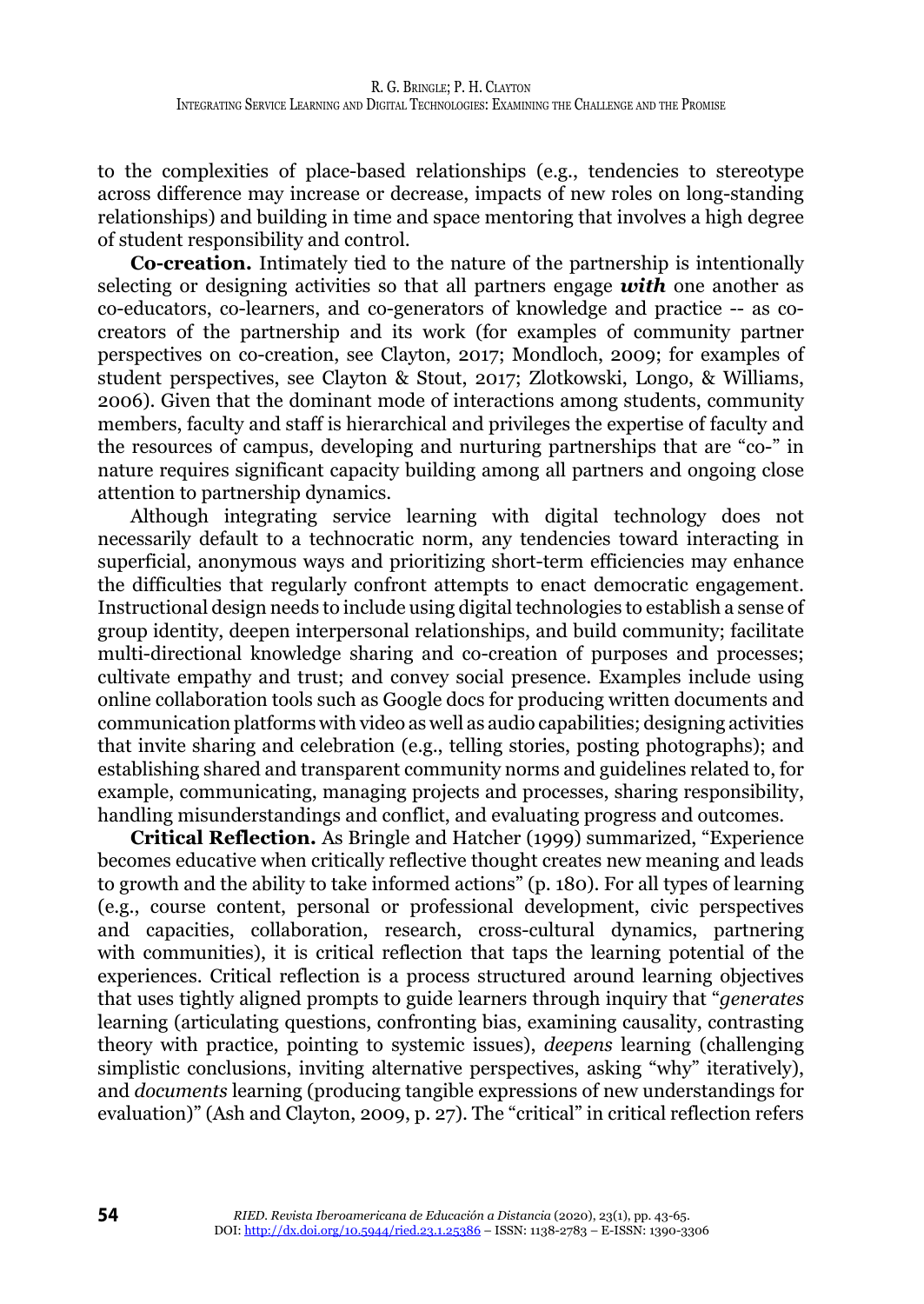to both critical thinking and critical theory (e.g., attention to questions of power, privilege, and systems critique). Reflection may take varied forms (e.g., discussion, writing, embodied activity, drawing); it may take place within the parameters of a course assignment (e.g., a reflection assignment, creating and sharing an electronic portfolio) or beyond (e.g., ad hoc discussions with community members). The DEAL Model for Critical Reflection (e.g., Ash & Clayton, 2009) supports learners in examining experiences explicitly in terms of desired learning in a way that lends itself to action and also incorporates critical thinking and higher order reasoning to both deepen inquiry and assess outcomes.

Digital technologies are, of course, prevalent in students' (and other service learning partners') lives, are widely used for communication from local to global, and are increasingly of interest among service learning practitioners as vehicles for reflection. One key consideration is that, although technology-mediated reflection need not be collaborative or shared, the use of digital technologies for reflection holds significant potential for deepening the process of meaning making by engaging the broader public with it across all of hybrid combinations identified by Waldner et al. (2012). Chang (2019) investigated collaborative reflection in online (non-service learning) courses. Particularly relevant here, given concerns about the potential for less "humanized" interactions and learning in the digital environment, he found that students identified as benefits exposure to multiple perspectives, enhanced communication skills, and reduced sense of isolation. Engaging with one another's ideas and experiences helped create, in the words of one student, "a community amongst the learners within the course and that support system can be very beneficial especially in the online environment" (p. 104). With often less explicit dynamics of power and privilege -- so visible in the face-to-face classroom -- and often with time to formulate and refine ideas, some students may feel freer not only to participate but to challenge others' ideas in virtual spaces, a key aspect of both community building and learning in virtual spaces that may transfer to face-to-face contexts as well.

Digital storytelling is an example of how reflection can be designed at the interface of service learning and digital technologies to take advantage of the benefits of public meaning making. According to Norris and colleages (2017), "In the digital world, stories can be wed with images and music, shared widely, and instantly become fodder for dialogue among individuals who may never engage with one another face-to-face. In other words, digital storytelling has the potential to be a particularly civic approach to critical reflection" (Norris, Siemers, Clayton, Weiss, & Edwards, 2017, p. 175). Instructional design implications include ensuring an academic and critical orientation to the process (which may be counter to learner's usual approach to understanding story and to using audio-visual technologies), linking digital stories clearly to learning objectives, exploring the connections between personal experience and broader public questions and issues, experimenting with ways to convey ideas so that viewers unfamiliar with them can understand and engage with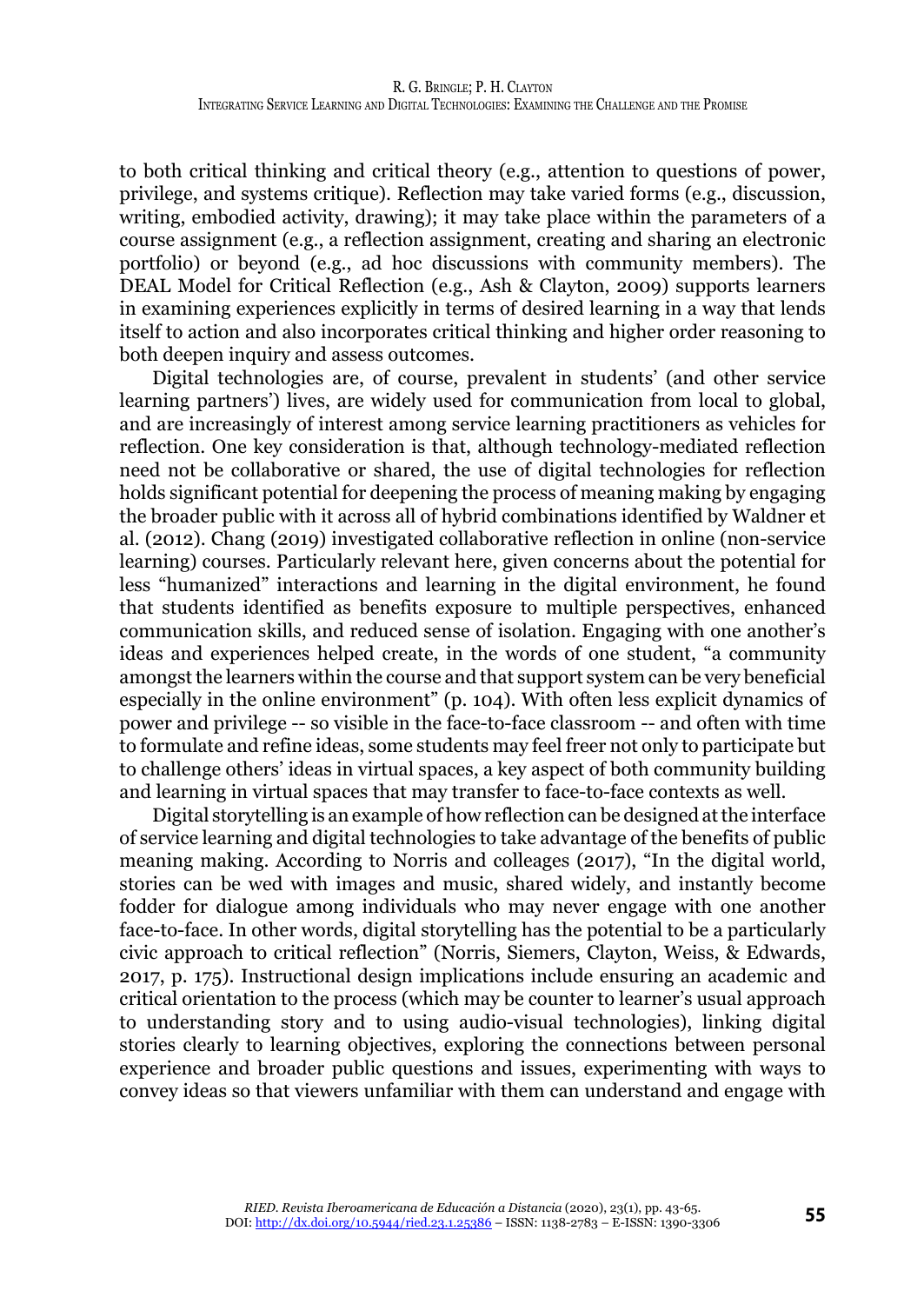them, and assessing the process and the product of producing digital stories in ways that maintain academic integrity and value creativity and voice.

# **THE CHALLENGE AND THE PROMISE OF INTEGRATING SERVICE LEARNING WITH DIGITAL TECHNOLOGIES**

As the previous section made clear, the task of integrating service learning with digital technologies can be challenging, and we do not intend to minimize the difficulties. First and foremost among potential challenges is poorly designed integration. Just as service learning is not the mere addition of a community service activity to an otherwise complete course, integrating service learning with digital technologies is not the mere addition of a community service component to a distance education course, nor is it merely relocating an existing service learning course into a virtual format supported with ICT. Integration implies the careful and intentional consideration of best practices for each educational pedagogy in ways that are aligned with learning objectives (Strait & Sauer, 2004). Only then will enhanced educational outcomes be achieved and increased humanization of the learning environment be realized.

The design and implementation of hybrid pedagogies also faces the challenge that instructors may not be familiar with best practices for one or both of the component pedagogies. Institutional resources need to be available to optimize design and implementation. For example, many campuses in North America and a few internationally have established central service learning offices and hired staff to help instructors design, implement, and evaluate service learning courses, which is viewed as a key to advancing service learning and its institutionalization (Bringle & Hatcher, 2000; Welch & Saltmarsh, 2013). However, few European institutions of higher education have centralized units that can provide support for communityengaged teaching and learning or research (Meijs, Maas, & Aramburuzabala, 2019). Analogous campus resources have been developed for distance learning to the degree that a campus is committed to expanding distance education courses (Uvalić-Trumbić & Daniel, n.d.). Just as online instruction does not automatically mimic what can be done in the classroom, instructional designers may be needed to support instructors who are more familiar with content and less familiar with digital technology or service learning.

The role of digital technologies in service learning generates other potential concerns. When partnerships and associated service activities are virtual, there is the risk of both restricted, less fluid relationships and truncated interactions and learning opportunities. There may be technologically-based complications related to unreliability of the ICT as well as socially-based issues of unequal access to and familiarity with digital technologies.

Neither minimizing nor over-stating these challenges, we do find it meaningful to ask how service learning might be enhanced through the integration of digital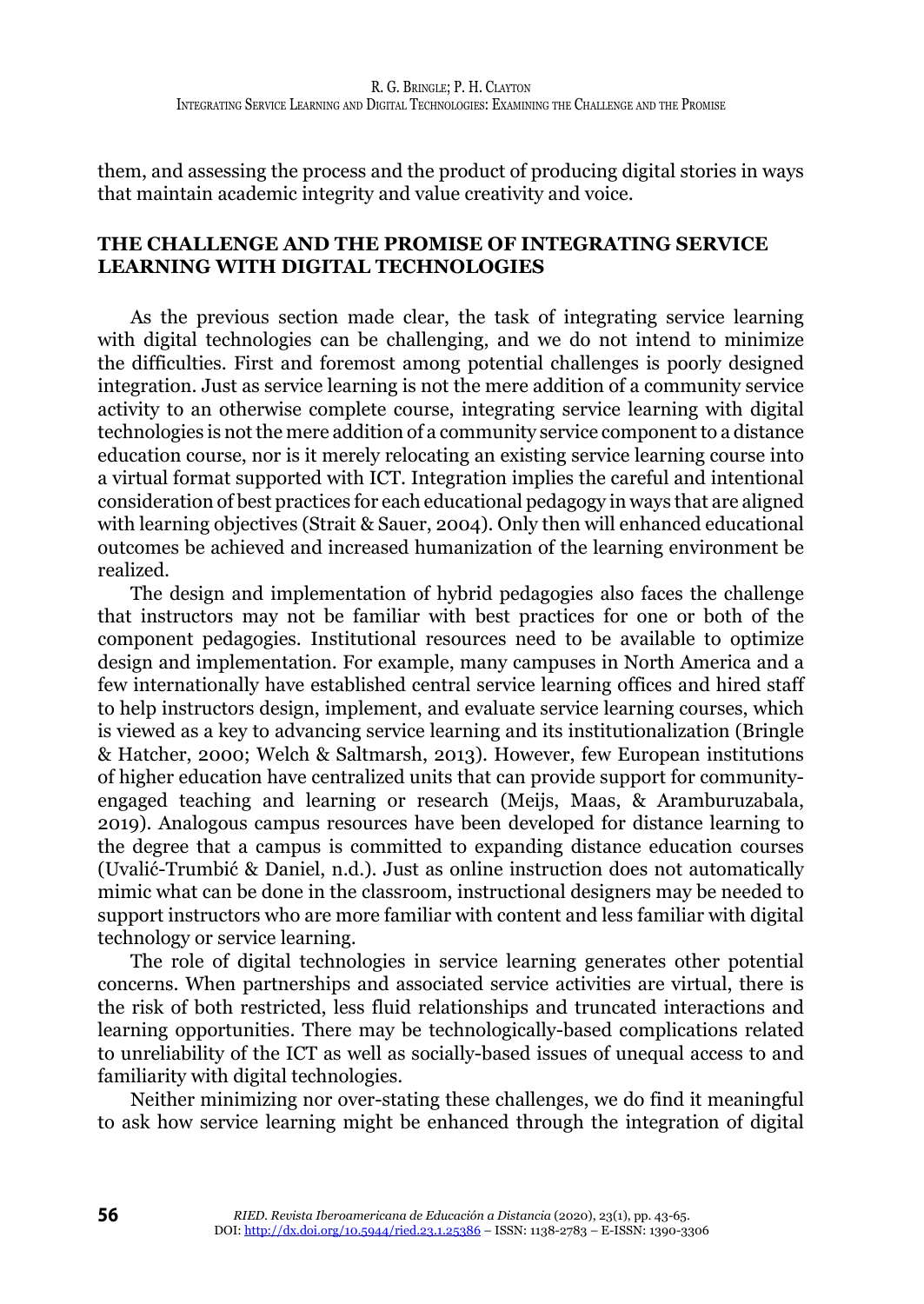technologies. In addition to the benefits implied above in the discussion of designing partnerships, co-creative dynamics, and critical reflection, the hybrid pedagogy may increase access to more persons, thereby democratizing participation by more and varied individuals (e.g., home-bound, non-traditional, working, rural, other nationalities). Aramburuzabala, Vargas-Moniz, Opazon, McIlrath, & Stark (2019) noted that ICT can enhance personalization of the educational experience in service learning because it can "facilitate the delivery of learning materials to students, assessment, student tracking, collaboration and communication" (p. 236).

Teaching and learning strategies that incorporate digital technologies can be enhanced with service learning by educators designing learning experiences that focus intentionally on civic and democratic outcomes through multi-faceted partnerships, collaborative community-engaged activities, and critical reflection that is tied to a broad range of learning goals. When doing so, particular attention must be directed at guiding the identification and selection of community-engaged activities so that they align *with* community partners and align with academic, civic, and personal learning goals. Service learning also provides a means for making the educational experience be more constructivist, behavioral as well as cognitive, with a more general and encompassing orientation, providing authentic learning experiences, enhancing intrinsic motivation, redefining the instructor's role as a facilitator, enhancing collaborative learning within the context of distance learning, heightening cultural sensitivity to diverse others, and providing flexibility to tailor learning experiences to the interests of the learner (Reeves & Reeves, 2008).

Research supports the capacity of well-designed service learning to enhance many of the humanizing attributes that are included in the Council of Europe's framework for democratic competences (e.g., empathy, self-efficacy, openness to others, cooperation, cultural otherness, civic-mindedness, tolerance of ambiguity). Integrating service learning with digital technologies also has the promise of enhancing many of the seven standards for improving student engagement $^{\circ}$  in ways that humanize distance learning. These standards include empowering students as knowledge constructors, allowing students to set personal learning goals within the context of community-engaged activities, providing regular and structured reflection and feedback, learning about the responsible use of technology, expanding students' use of technology to creatively approach and contribute to civic and social issues in communities, and using collaborative technologies to improve communication skills with diverse others and examine issues from multiple perspectives.

Beyond the question of what each pedagogical innovation brings to the other, we are also intrigued with the transformational potential of the integration, especially in terms of enriching civic and humanistic ways of knowing and being. We agree with Hansen and Clayton (2014) that, far from "undermin[ing] the raison d'être" of service learning (a fear sometimes voiced by service learning practitioners who are troubled by the academy's rapid embrace of online learning), the pedagogy's integration with digital technologies "might well give us entre into an untapped set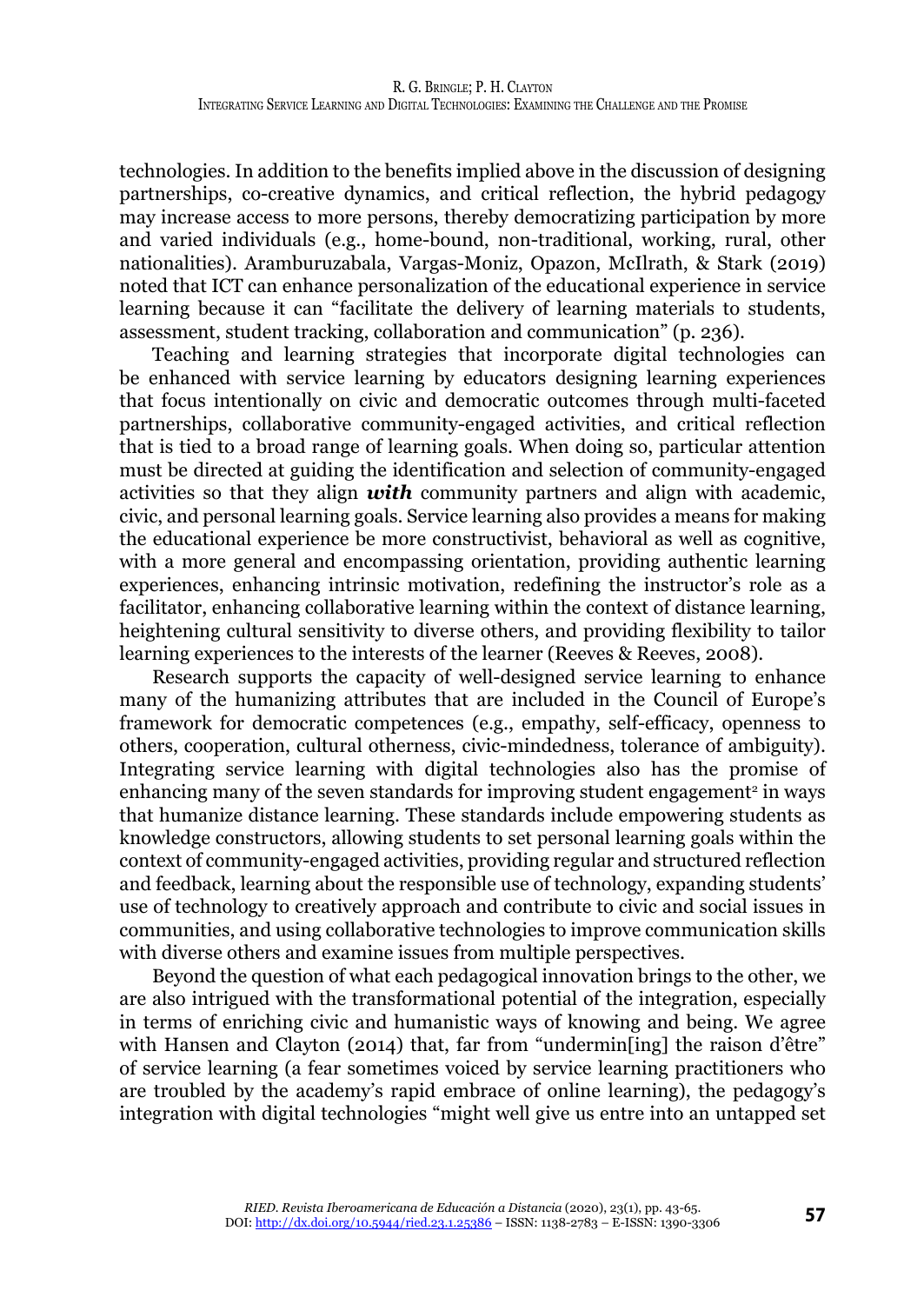of possibilities for re-examining, re-conceptualizing, and re-enacting" what it is to be in partnership with and within communities, seeking to nudge the world toward shared, positive, hopeful conceptions of the good (p. 23). Here, we but begin to illustrate the transformational possibilities by revisiting notions of community and civic learning.

"Community," often used with geographic reference (as in, "local communities"), is one of the defining concepts in service learning but is too often loosely used. How can ICT and virtual environments transform the meaning of community and create additional meanings? Addressing engineers and technologists who design software and build collaborative virtual spaces, the book *Online Communities* (Preece, 2001) highlighted the possibilities for and necessity of holding onto community while also rethinking this important yet often trivialized concept, the "potency" of which the Internet and associated forces of commercialization may be "diluting" (p. 14). Just as community risks being reduced to referencing the collection of people and organizations that share geographic space in service learning, in the realm of digital technology it is coming to mean little more than a group of people who communicate with one another electronically. How might the integration of these two innovations help to reclaim deeper conceptions and generate new ones? Preece (2001) drew on Schuler (1996) and advocated that "new communities should combine aspects of the old and the new" (Preece, 2001, p. 19) and advised keeping "one eye on … core values [such as equity, opportunity, creativity, and accountability, among others] while [we] strive to map human needs with technology" in the design and use of online communities (p. 19). Preece (2001) noted that "the distinction between online and face-to-face community [will increasingly] blur" (p. 20) and, if so, what new, integrative understandings and transformed conceptions of community may be possible when they are deeply engaged with the democratic values of justice, inclusivity, and co-creation from service learning? Furthermore, if individuals learn to develop strong relationships using digital technologies with individuals with whom they would otherwise never interact, then how might that carry over into a sense of connection with other people and places locally, around the world, and through time?

Educators across a wide range of student-centered pedagogies value and seek to cultivate learning communities in which they and their students all contribute to one another's learning and growth. Furthermore, change-oriented organizations around the world organize and mobilize networked communities of advocates, donors, activists, policy makers, and researchers. What new and powerful conceptions of community might arise from synthesizing their accumulated experience and wisdom when students partner with them in on-line service learning? Might the integration of service learning and digital technologies enable many more individuals, across all walks of life, to experience being co-creative members of transnational, transdisciplinary, transprofessional, transgenerational communities formed, for example, around pressing public questions and issues?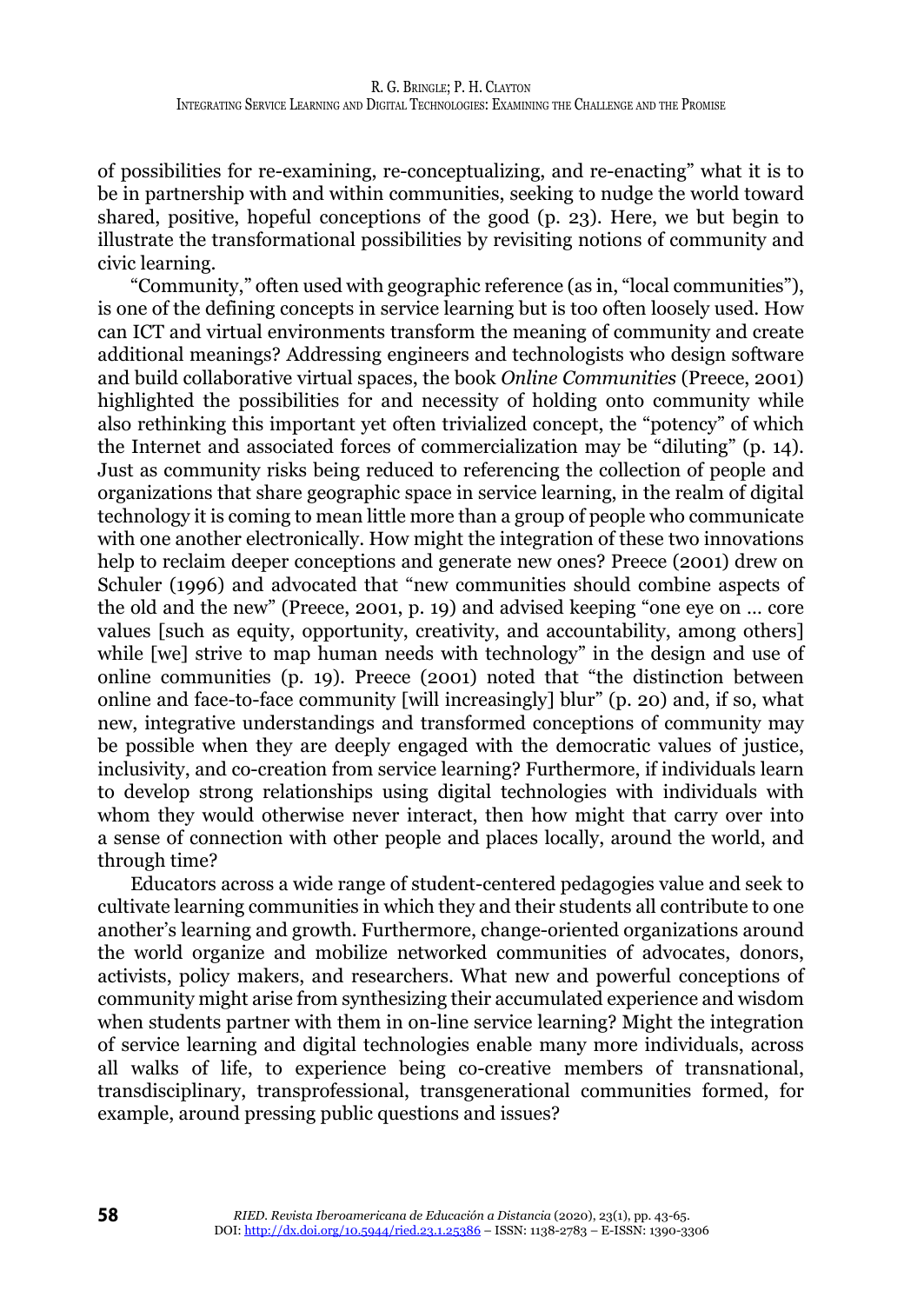We are similarly intrigued by the potential of this integration to generate expansive and highly nuanced conceptualizations of "civic" as a category of learning goal within and beyond higher education. What new types of civic knowledge, skill, disposition, and behavior might evolve as understandings of community transform, including both virtual as well as physical communities? What new skills and capacities are needed to be effective citizens of communities that straddle the physical and the virtual? How can virtual environments redefine civic acts, collaboration on civic issues, advocacy, and result in novel ways to contribute to social change? The integration of service learning with digital technologies may well be part of transforming notions of civic participation and associated framings of civic skills, responsibilities, rights, and duties -perhaps usefully moving beyond legalistic and geographically-bounded conceptions of what it is to be a citizen to a broader view of being an active participant in many communities, local and remote. Furthermore, this integration may be wellsuited for critically examining and clarifying the possibility of being simultaneously an active member of multiple, interacting communities within and across national borders, regardless of one's citizenship status.

#### **CONCLUSION**

We fully understand that context matters to how service learning is conceived, designed, implemented, and evaluated. Hatcher and Bringle (2012) identified macrolevel, mesolevel, and microlevel factors that constitute context. Context operates at the macrolevel because systemic, national, historical, and cultural influences shape the nature of service learning (Hatcher & Bringle, 2012). This is wellillustrated through the examination of case studies contained in *Embedding Service Learning in European Higher Education* (Aramburuzabala, McIlrath, & Opazo, 2019). Mesolevel factors operate at the level of the institution of higher education, including the institution's culture (Janke & Domagal-Goldman, 2017), mission, leadership (Sandmann & Plater, 2017), and infrastructure. At the microlevel, factors that influence the design and implementation of a service learning course include the discipline or professional nature of the curriculum, the values and goals that the instructor wants to emphasize by enriching a course with community-engaged activities, and relationships with community partners. At each level, European institutions of higher education face unique challenges in developing service learning (Millican et al., 2019).

How are service learning and online learning enhanced by creating hybrid courses using digital technologies? How does their integration improve learning? The science of learning has provided important guidelines for how learning occurs. For example,

What neuroscience researchers have made clear is that "the one who does the work does the learning" (Doyle, 2008). The more ways you engage with something that you are learning—such as listening, talking, reading, writing, reviewing, or thinking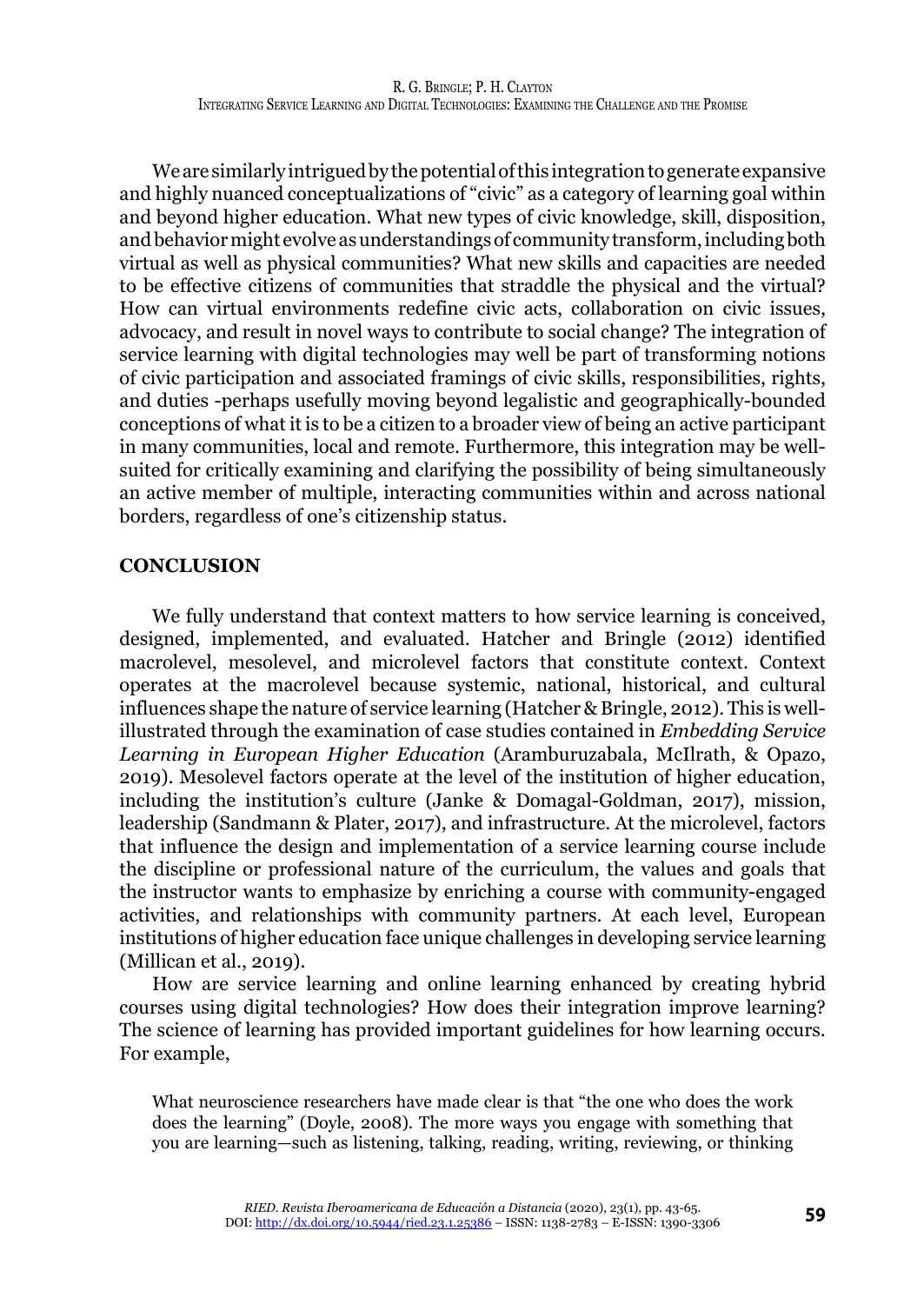about the material or skill---the stronger the connections in your brain become and the more likely the new learning will become a more permanent memory (Doyle & Zakrajsek, 2013, p. 7).

The successful integration of service learning and digital technologies will only fulfill its potential when the resulting hybrid pedagogy reflects these principles of learning and the principles of good practice for each of the constituent pedagogies. An important collateral activity is conducting research on the resulting hybrid course and its outcomes across multiple constituencies that include not only students but also community partners, communities, instructors, institutions, and the partnerships that support civic engagement (Clayton, Bringle, & Hatcher, 2013a, 2013b). We strongly encourage such research in order to provide an empirical base that can support claims about the effectiveness of hybrid pedagogy in meeting intended learning objectives and improving the work.

In addition to considering the hybrid pedagogies resulting from combining service learning with digital technology, practitioners can also consider other combinations of hybrids. For example, second order hybrids integrating three pedagogies (Bringle, 2017) could include distance education courses that integrate service learning with study abroad (Whitney & Clayton, 2011) or distance education courses that integrate service learning with internships.

We appreciate that the papers in this special issue of *RIED* explored how hybridization of service learning with technology, virtual environments, and distance education can contribute to civic skills, attitudes, and values within higher education; produce new approaches to learning communities and deliberative dialogue; create new platforms to support learning that are not restricted by geography; and provide new insights about learning that can have implications beyond service learning and distance learning. We implore educators to heed Singh's (2016) challenge to develop innovative pedagogical practices that enhance access to education in ways that develop social responsibility and interest in the public good.

# **ACKNOWLEDGEMENTS**

We are grateful to Kathleen E. Edwards at the University of North Carolina at Greensboro for conversations that significantly informed this article and for supplying us to resources related to the topic.

# **NOTAS**

- <sup>1.</sup> The term we use here to encompass information and communication technologies [ICT] and virtual environments as well as distance and online learning.
- <sup>2.</sup> ISTE Standards for Students, retrieved from [https://www.iste.org/standard/for](https://www.iste.org/standard/for-students)[students](https://www.iste.org/standard/for-students)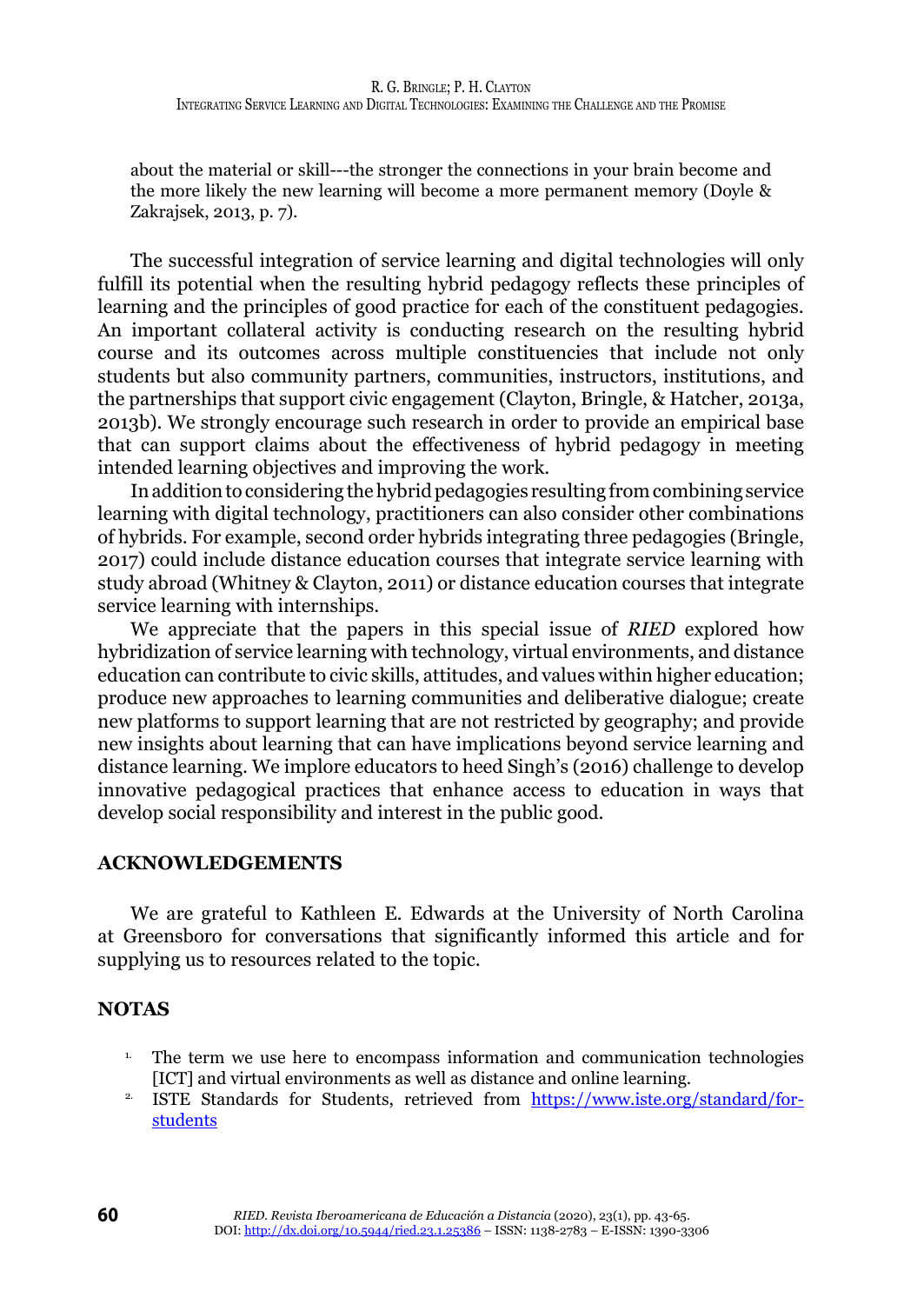# **REFERENCES**

- Aramburuzabala, P. McIlrath, L., & Opazo, H. (2019). *Embedding service learning in European higher education*. New York, USA: Routledge.
- Aramburuzabala, P., Vargas-Moniz, M. J., Opazo, H., McIlrath, L., & Stark, W. (2019). Considerations for service learning in European higher education. In P. Aramburuzabala, L. McIlrath, & H. Opazo (Eds.), *Embedding service learning in European higher education* (230-242). New York, USA: Routledge.
- Ash, S. L., & Clayton, P. H. (2009). Generating, deepening, and documenting learning: The power of critical reflection for applied learning. *Journal of Applied Learning in Higher Education, 1*, 25-48.
- Battistoni, R. M. (2002). *Civic engagement across the curriculum: A resource book for faculty in all disciplines.* Providence, RI, USA: Campus Compact.
- Battistoni, R. M. (2013). Civic learning through service learning: Conceptual frameworks and research. In P. Clayton, R. Bringle, & J. Hatcher, (Eds.), *Research on service learning: Conceptual frameworks and assessment. Vol. 2A: Faculty and students* (pp. 111-132). Sterling, VA, USA: Stylus.
- Brandenberger, J. (2013). Investigating personal development outcomes in service learning: Theory and research. In P. Clayton, R. Bringle, & J. Hatcher, (Eds.), *Research on service learning: Conceptual frameworks and assessment*. *Vol. 2A: Faculty and students* (pp. 133- 156). Sterling, VA, USA: Stylus.
- Bringle, R. G. (2017). Hybrid high-impact pedagogies: Integrating service-learning with three other high-impact pedagogies. *Michigan Journal of Community Service Learning, 24*(1), 49-63.
- Bringle, R. G., & Clayton, P. H. (2012). Civic education through service-learning: What, how, and why? In L. McIlrath, A. Lyons,

& R. Munck (Eds.), *Higher education and civic engagement: Comparative perspectives* (101-124). New York, USA: Palgrave.

- Bringle, R. G., Clayton, P. H., & Bringle, K. E. (2015). Teaching democratic thinking is not enough: The case for democratic action. *Partnerships: A Journal of Service Learning & Civic Engagement, 6*(1), 1-26.
- Bringle, R. G., Clayton, P. H., & Price, M. F. (2009). Partnerships in service learning and civic engagement. *Partnerships: A Journal of Service Learning & Civic Engagement, 1*(1), 1-20.
- Bringle, R. G., Edwards, K. E., & Clayton, P. H. (2014). The roots of service-learning as a means to advance the civic mission of community colleges. In A. Traver & Z. Katz (Eds.), *Service-learning at the American community college: Theoretical and empirical perspectives* (13-35). New York, USA: Palgrave Macmillan.
- Bringle, R. G., & Hatcher, J. A. (1999). Reflection in service learning: Making meaning of experience. *Educational Horizons, 77*(4), 179-185.
- Bringle, R. G., & Hatcher, J. A. (2000). Institutionalization of service learning in higher education. *Journal of Higher Education, 71*, 273-290.
- Celio, C. I., Durlak, J., & Dymnicki, A. (2011). A meta-analysis of the impact of service-learning on students. *Journal of Experiential Education, 34*, 164-181.
- Centro Latinoamericano de Aprendizaje y Servicio Solidario (CLAYSS) (n.d.a). *What is "service learning"?* Retrieved from [http://www.clayss.org/english/](http://www.clayss.org/english/servicelearning_school.html) servicelearning school.html
- Centro Latinoamericano de Aprendizaje y Servicio Solidario (CLAYSS) (n.d.b). *The concept of service and solidarity*. Retrieved from [http://www.clayss.org/](http://www.clayss.org/english/servicelearning_solidarity.html) [english/servicelearning\\_solidarity.html](http://www.clayss.org/english/servicelearning_solidarity.html)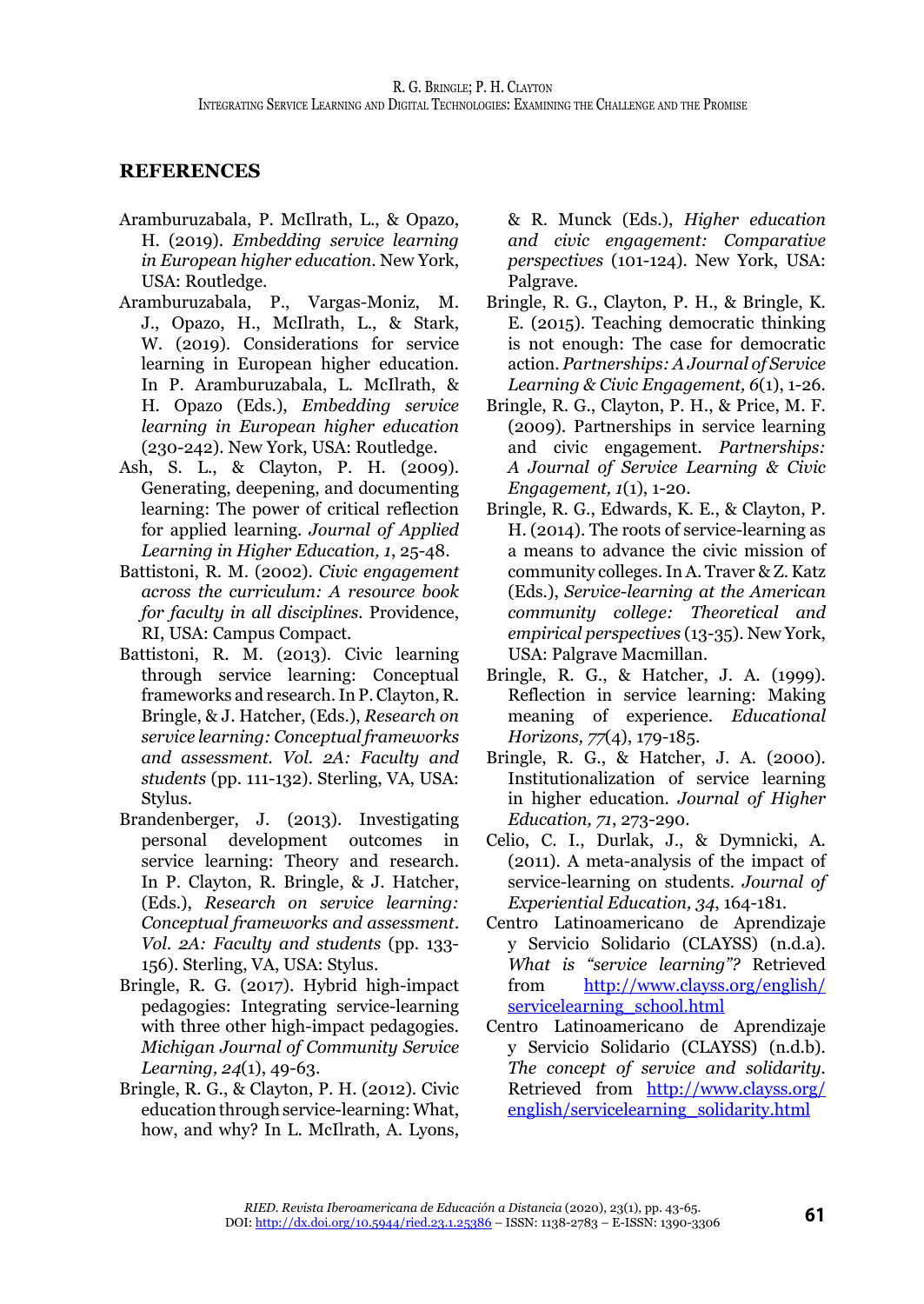- Chang, B. (2019). Reflection in learning. *Online Learning, 23*(1), 95-110.
- Clayton, P. H. (2017). Community members on SLCE partnerships. Blog post. Elon, NC: Center for Engaged Learning, Elon University. Retrieved from [https://](https://www.centerforengagedlearning.org/community-members-on-slce-partnerships/) [www.centerforengagedlearning.](https://www.centerforengagedlearning.org/community-members-on-slce-partnerships/) [org/community-members-on-slce](https://www.centerforengagedlearning.org/community-members-on-slce-partnerships/)[partnerships/](https://www.centerforengagedlearning.org/community-members-on-slce-partnerships/)
- Clayton, P. H., & Kniffin, L. E. (2017). An introduction to service-learning and community engagement as co-inquiry. [Blog]. Elon, NC: Center for Engaged Learning, Elon University. Retrieved from [http://www.centerforengagedlearning.](http://www.centerforengagedlearning.org/an-introduction-to-service-learning-and-community-engagement-as-co-inquiry/) [org/an-introduction-to-service-learning](http://www.centerforengagedlearning.org/an-introduction-to-service-learning-and-community-engagement-as-co-inquiry/)[and-community-engagement-as-co](http://www.centerforengagedlearning.org/an-introduction-to-service-learning-and-community-engagement-as-co-inquiry/)[inquiry/](http://www.centerforengagedlearning.org/an-introduction-to-service-learning-and-community-engagement-as-co-inquiry/)
- Clayton, P. H., Stokamer, S., Garvin, L., Shoemaker, E., Muse, S., & Norvell, K. (2019). Practical wisdom on "co-" in research on service learning. In J. Hatcher, R. Bringle, & T. Hahn (Eds.), *Practical wisdom for conducting research on service learning* (pp. 235-254). Sterling, VA, USA: Stylus.
- Clayton, P. H., & Stout, A. (2017, May 2). Students as co-creators of SLCE. [Blog]. Elon, NC: Center for Engaged Learning, Elon University. Retrieved from [https://](https://www.centerforengagedlearning.org/students-as-co-creators-of-slce/) [www.centerforengagedlearning.org/](https://www.centerforengagedlearning.org/students-as-co-creators-of-slce/) [students-as-co-creators-of-slce/](https://www.centerforengagedlearning.org/students-as-co-creators-of-slce/)
- Clayton, P. H., Bringle, R. G., & Hatcher, J. A. (Eds.). (2013a). *Research on service learning: Conceptual frameworks and assessment. Vol. 2A: Students and faculty*. Sterling, VA, USA: Stylus.
- Clayton, P. H., Bringle, R. G., & Hatcher, J. A. (Eds.). (2013b). *Research on service learning: Conceptual frameworks and assessment. Vol. 2B: Communities, institutions, and partnerships*. Sterling, VA, USA: Stylus.
- Clayton, P. H., Bringle, R. G., Senor, B., Huq, J., & Morrison, M. (2010). Differentiating and assessing relationships in servicelearning and civic engagement: Exploitive,

transactional, and transformational. *Michigan Journal of Community Service Learning, 16*(2), 5-21.

- Conway, J. M., Amel, E. L., & Gerwien, D. P. (2009). Teaching and learning in the social context: A meta-analysis of service learning's effects on academic, personal, social, and citizenship outcomes. *Teaching of Psychology, 36*, 233-245.
- Council of Europe. (2016). *Competences for democratic culture: Living together as equals in culturally diverse democratic societies*. Strasbourg, France: Council of Europe Publishing.
- Council of Europe (2017). *Council of Europe reference framework of competences for democratic culture (CDC). Volume 3 – Guidance for implementation. 2. CDC and pedagogy.* Strasbourg, France: Council of Europe Publishing.
- Deardorff, D., & Edwards, K. E. (2013). Framing and assessing students' intercultural competence in service learning. In P. Clayton, R. Bringle, & J. Hatcher, (Eds.), *Research on service learning: Conceptual frameworks and assessment.Vol. 2A: Faculty and students*  (157-183). Sterling, VA, USA: Stylus.
- Doyle, T., & Zakrajsek, T. (2013). *The new science of learning.* Sterling, VA, USA: Stylus.
- Europe Engage. (n.d.). *Our definition of service-learning*. Retrieved from [https://](https://europeengage.org/our-definition-of-service-learning/) [europeengage.org/our-definition-of](https://europeengage.org/our-definition-of-service-learning/)[service-learning/](https://europeengage.org/our-definition-of-service-learning/)
- Fitch, P., Steinke, P., & Hudson, T. (2013). Research and theoretical perspectives on cognitive outcomes of service learning. In P. Clayton, R. Bringle, & J. Hatcher, (Eds.), *Research on service learning: Conceptual frameworks and assessment*. *Vol. 2A*: *Faculty and students* (57-83). Sterling, VA, USA: Stylus.
- Furco, A., & Norvell, K. (2019). What is service learning? Making sense of the pedagogy and practice. In P. Aramburuzabala, L. McIlrath, & H. Opazo (Eds.), *Embedding*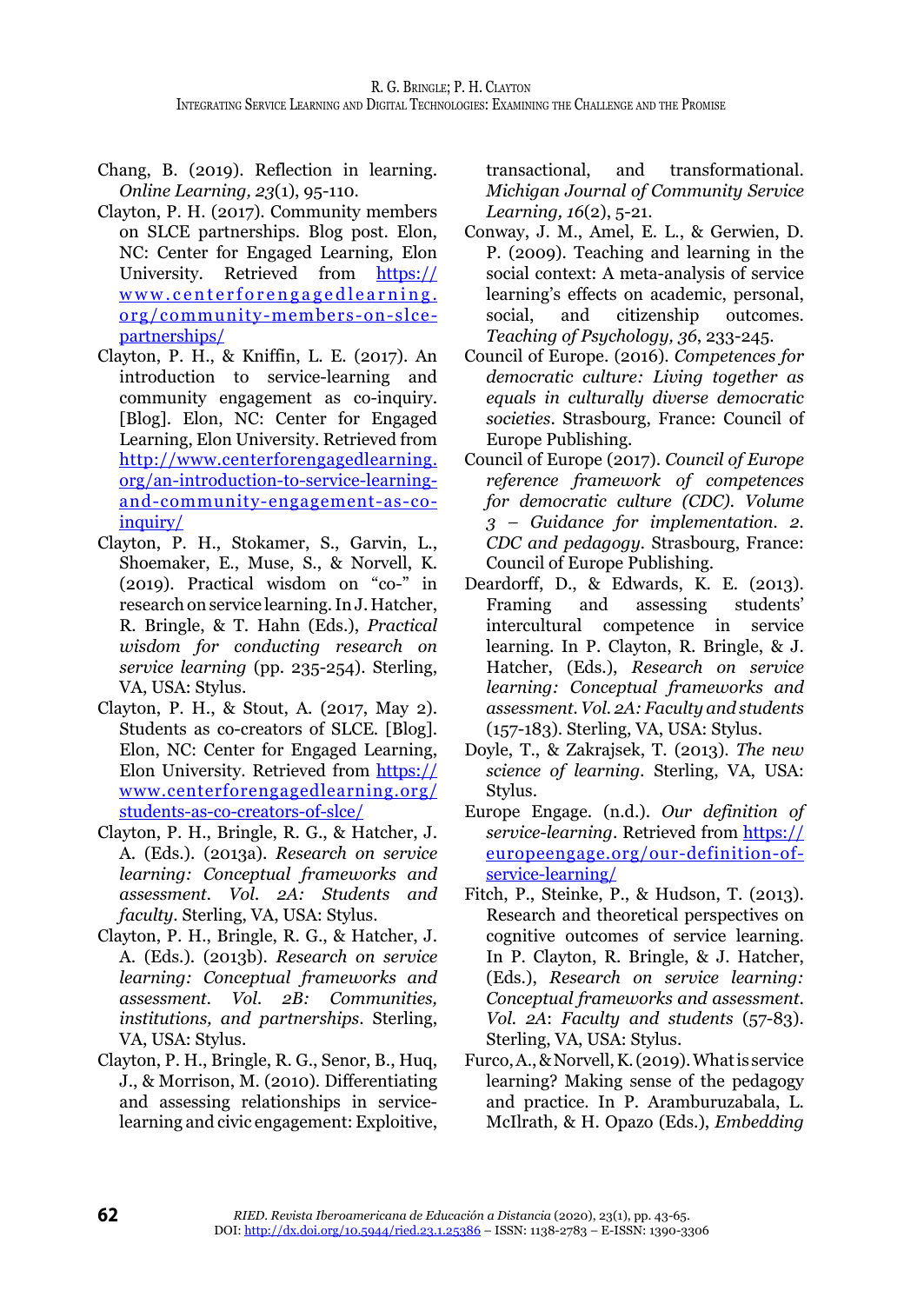*service learning in European higher education: Developing a culture of civic engagement* (13–35). Oxford, UK: Routledge.

- Hansen, F. B., & Clayton, P. H. (2014). From *for* to *of*: Online service-learning as both disruption and doorway to democratic partnerships. In S. Crabill & D. Butin (Eds.), *Community engagement 2.0: Dialogues on the future of the civic in the disrupted university* (12-25). New York, USA: Palgrave Macmillan.
- Hatcher, J. A., & Bringle, R. G. (2012). Exploring similarities and differences<br>through cross-cultural comparative cross-cultural comparative research. In J. Hatcher and R. Bringle (Eds.), *Understanding service-learning and community engagement: Crossing boundaries through research* (ix-xxii). Charlotte, NC, USA: Information Age.
- Hatcher, J. A., Bringle, R. G., & Hahn, T. W. (Eds.). (2017). *Research on service learning and student civic outcomes: Conceptual frameworks and methods.* Sterling, VA, USA: Stylus.
- Herrero, M. A. (2017). *Jornada de investigadores sobre aprendizajeservicio*. Buenos Aires, Argentina: CLAYSS.
- Huber, M. T., & Hutchings, P. (2018). Foreword: Civic learning: Intersections and interactions. In M. Smith, R. Nowacek, & J. Bernstein (Eds.), *Citizenship across the curriculum* (iz-xiii). Bloomington, IN, USA: Indiana University Press.
- International Christian University (2009). *Lessons from service-learning in Asia: Results of collaborative research in higher education*. Tokyo, Japan: Service-Learning Center, International Christian University.
- Jameson, J. K., Clayton, P. H., & Ash, S. L. (2013). Conceptualizing, assessing, and investigating academic learning in service learning. In P. Clayton, R. Bringle, & J. Hatcher (Eds.), *Research on service learning: Conceptual frameworks and*

*assessment Vol. 2A: Students and faculty* (85-110). Sterling, VA, USA: Stylus.

- Janke, E. M. (2017). Organizational partnerships in service learning. In P. Clayton, R. Bringle, & J. Hatcher (Eds.), *Research on service learning: Conceptual frameworks and assessment. Volume 2B: Communities, institutions, and partnerships* (573-598)*.* Sterling, VA, USA: Stylus.
- Kuh, G. D. (2009). *High-impact educational practices.* Washington, DC, USA: Association of American Colleges and **Universities**
- Kuh, G. D. (2012). *A closer look at selected high-impact practices.* Paper presentation at the Kentucky Council on Postsecondary Education, Louisville, KY, USA.
- Kuh, G. D. (2014). Insuring that technologyenriched service-learning lives up to the promise of a high-impact activity. In S. Crabill & D. Butin (Eds.), *Community engagement 2.0: Dialogues on the future of the civic in the disrupted university* (92- 97). New York, USA: Palgrave Macmillan.
- Ma, C. H. K., & Chan, A. C. M. (2013). A Hong Kong university first: Establishing service-learning as an academic creditbearing subject. *Gateways: International Journal of Community Research and Engagement, 6,* 178-198.
- McIlrath, L., Aramburuzabala, P., & Opazo, H. (2019). Introduction. In P. Aramburuzabala, L. McIlrath, & H. Opazo (Eds.), *Embedding service learning in European higher education: Developing a culture of civic engagement* (1-9). Oxford, UK: Routledge.
- McIlrath, L., Lyons, A., & Munck, R. (Eds.). (2012). *Higher education and civic engagement: Comparative perspectives*. New York, USA: Palgrave.
- McIlrath, L., & MacLabhrainn, I. (Eds.). (2007). *Higher education and civic engagement—international perspectives*. Ashgate, England: Aldershot.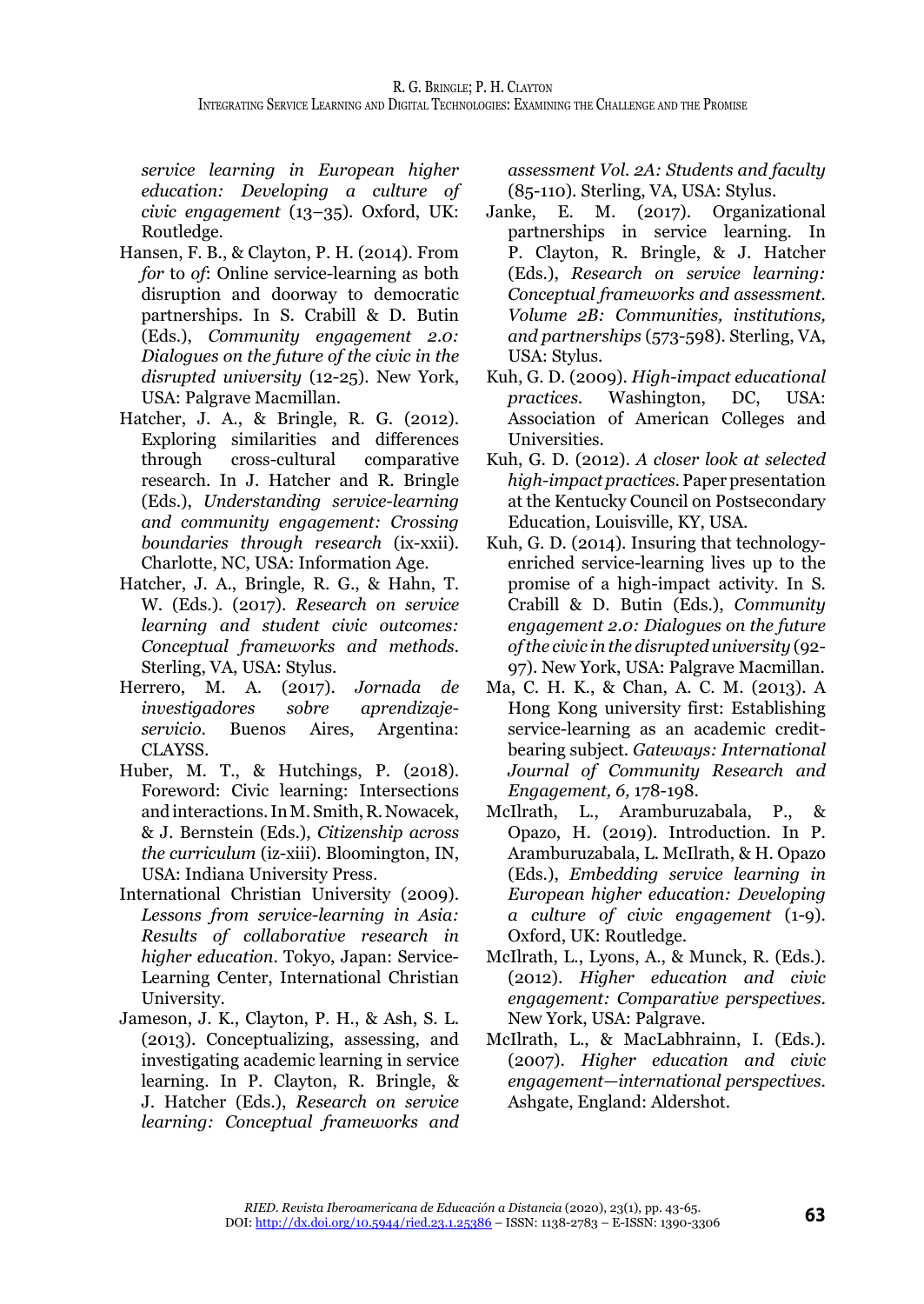- Meijs, L. C. P. M., Maas, S. A, & Aramburuzaala, P. (2019). Institutionalisation of service learning in European higher education. In P. Aramburuzabala, L. McIlrath, & H. Opazo (Eds.), *Embedding service learning in European higher education: Developing a culture of civic engagement* (213-229). New York, USA: Routledge.
- Millican, J., Pollack, S., Zani, B., Stark, W., Preradovic, N. M., & Aramburuzabala, P. (2019). The changing face of higher education: Economic and democratic imperatives. In P. Aramburuzabala, L. McIlrath, & H. Opazo (Eds.), *Embedding service learning in European higher education: Developing a culture of civic engagement* (36-50). New York, USA: Routledge.
- Mondloch, A. S. (2009). One director's voice. In R. Stoecker & E. Tryon (Eds.), *The unheard voices: Community organizations and service learning*  (136-146). Philadelphia, USA: Temple University Press.
- Norris, K., Siemers, C., Clayton, P. H., Weiss, A., & Edwards, K. E. (2017). Critical reflection and civic mindedness. (2017). In C. Dolgon, T. Eatman, & T. Mitchell (Eds.), *The Cambridge handbook of service-learning and community engagement* (168-182). Boston, MA, USA: Cambridge University Press.
- Novak, J. M., Markey, V., & Allen, M. (2007). Evaluating cognitive outcomes of service learning in higher education: A metaanalysis. *Communication Research Reports, 24*(2), 149-157.
- Preece, J. (2001). *Online communities: Designing usability, supporting sociability.* New York, USA: John Wiley & Sons.
- Preradovic, N. M., & Stark, W. (2019). Identified service learning practices in European higher education. In P. Aramburuzabala, L. McIlrath, & H. Opazo (Eds.), *Embedding service learning in European higher education: Developing*

*a culture of civic engagement* (109-131). New York, USA: Routledge.

- Reeves, P. M., & Reeves, T. C. (2008). Design considerations for online learning in health and social work education. *Learning in Health and Social Care, 7*(1), 46-58.
- Saltmarsh, J., & Hartley, M. (Eds.). (2012). *To serve a larger purpose*. Philadelphia, USA: Temple University Press.
- Saltmarsh, J., Hartley, M., & Clayton, P. H. (2009). *Democratic engagement white paper*. Boston, USA: New England Resource Center for Higher Education.
- Sandmann, L. R., & Plater, W. M. (2009). Research on institutional leadership for service learning. In P. Clayton, R. Bringle, & J. Hatcher (Eds.), *Research on service learning: Conceptual frameworks and assessment. Volume 2B: Communities, institutions, and partnerships* (505-535). Sterling, VA, USA: Stylus.
- Schuler, D. (1996). New community networks: Wired for change. Reading, MA, USA: ACM Press and Addison-Wesley.
- Siemers, C., Harrison, B., Clayton, P. H., & Stanley, T. (2015). Engaging place as partner. *Michigan Journal of Community Service Learning, 22*(1), 101-104.
- Singh, K. (2016). Report of the Special Rapporteur on the right to education. New York, USA: United Nations Human Rights Council.
- Stanton, T. K., Giles, D. E., Jr., & Cruz, N. I. (1999). *Service-learning: A movement's pioneers reflect on its origins, practice, and future.* San Francisco, CA, USA: Jossey- Bass.
- Stokamer, S. T., & Clayton, P. H. (2017). Instructional design and research. In J. Hatcher, R. Bringle, & T. Hahn (Eds.), *Research on student civic outcomes in service learning: Conceptual frameworks and methods* (45-65). Sterling, VA, USA: Stylus.
- Strait, J., & Sauer, T. (2004). Constructing experiential learning for online courses: